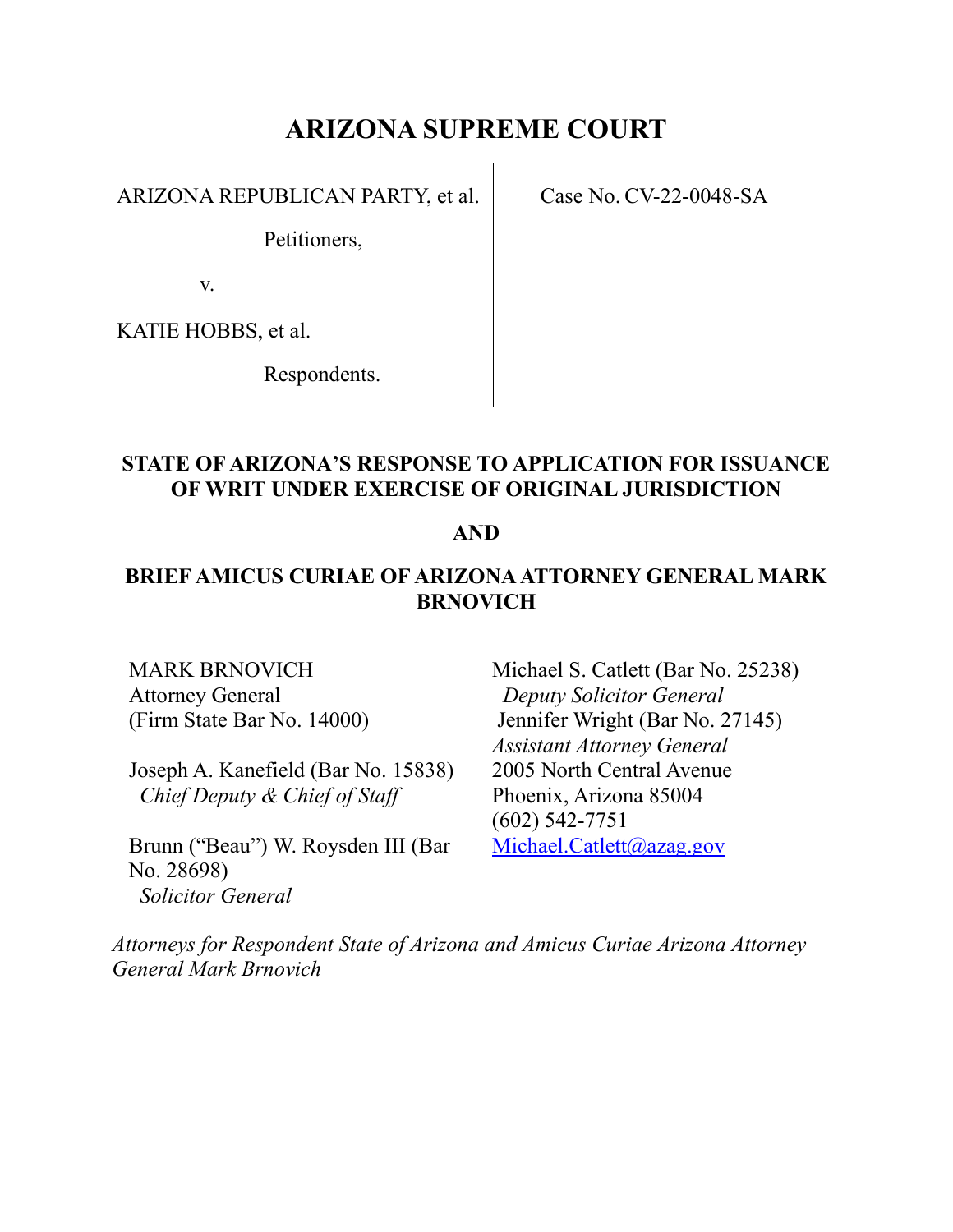# **TABLE OF CONTENTS**

| I.  |                                                                                                                       | The Court Should Accept Jurisdiction And Order The Secretary<br>To Provide The AG And Governor With A Valid Draft EPM                                                           |  |  |
|-----|-----------------------------------------------------------------------------------------------------------------------|---------------------------------------------------------------------------------------------------------------------------------------------------------------------------------|--|--|
|     | A.                                                                                                                    | The Court Should First Decide Whether The 2019 EPM Is<br>Legally Effective And Order The Secretary To Comply                                                                    |  |  |
|     | B.                                                                                                                    |                                                                                                                                                                                 |  |  |
| II. |                                                                                                                       | The AG Agrees That Signature Verification Is An Issue Of<br>Statewide Importance, But Does Not Believe That The<br>Secretary's Guidance Should Be Fully Included In The EPM For |  |  |
|     | A.                                                                                                                    | Arizona's Early Voting System Requires Robust                                                                                                                                   |  |  |
|     | <b>B.</b>                                                                                                             | Signature Verification Is Vulnerable To Non- or Mal-                                                                                                                            |  |  |
|     | C.                                                                                                                    | Portions Of The Secretary's "Signature Verification<br>Guide" Are Inconsistent With Arizona Election Law18                                                                      |  |  |
| Ш.  | There Is No Valid EPM Allowing Ballot Drop Boxes And, In<br>Any Event, Ballot Drop Boxes Must Be Properly Staffed. 20 |                                                                                                                                                                                 |  |  |
| IV. |                                                                                                                       |                                                                                                                                                                                 |  |  |
|     | A.                                                                                                                    | The Court Has Limited Jurisdiction Over Original Special<br>.22                                                                                                                 |  |  |
|     | <b>B.</b>                                                                                                             | The Arizona Constitution Does Not Grant The Court<br>.24                                                                                                                        |  |  |
| .29 |                                                                                                                       |                                                                                                                                                                                 |  |  |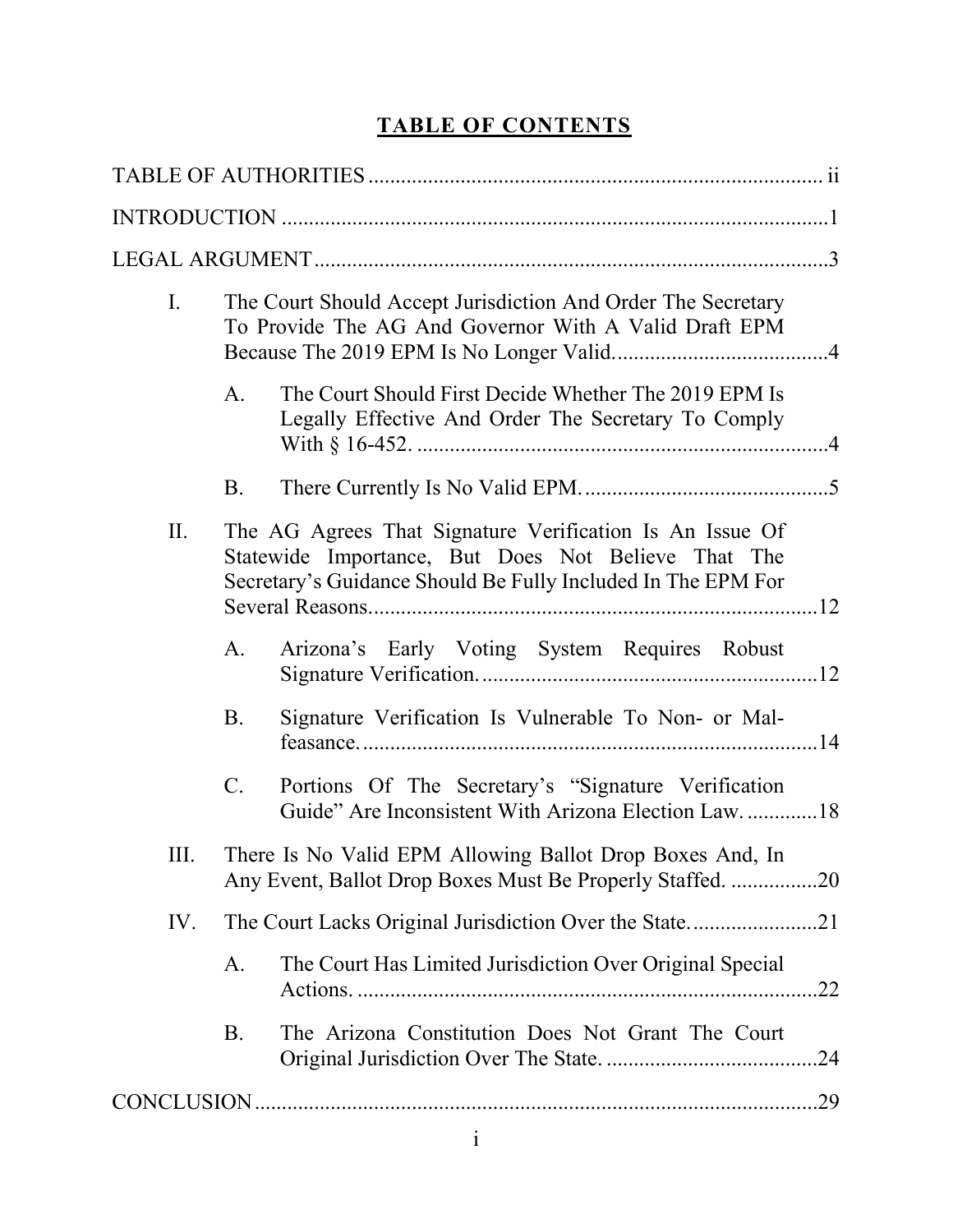# **TABLE OF AUTHORITIES**

# **CASES**

| Ariz. Democratic Party v. Hobbs,                                              |
|-------------------------------------------------------------------------------|
| Ariz. Indep. Redistricting Comm'n v. Brewer,                                  |
| Bd. of Educ. of Scottsdale High Sch. Dist. No. 212 v. Scottsdale Educ. Ass'n, |
| Brewer v. Burns,                                                              |
| <i>Brnovich v. DNC</i> ,                                                      |
| Central Va. Cmty. Coll. v. Katz,                                              |
| Clouse v. State,                                                              |
| Dobson v. State ex rel. Comm'n on App. Ct. Appointments,                      |
| Estate of Braden ex rel. Gabaldon v. State,                                   |
| Ex parte Young,                                                               |
| Garcia v. State,                                                              |
| Hans v. Louisiana,                                                            |
| Ingram v. Shumway,                                                            |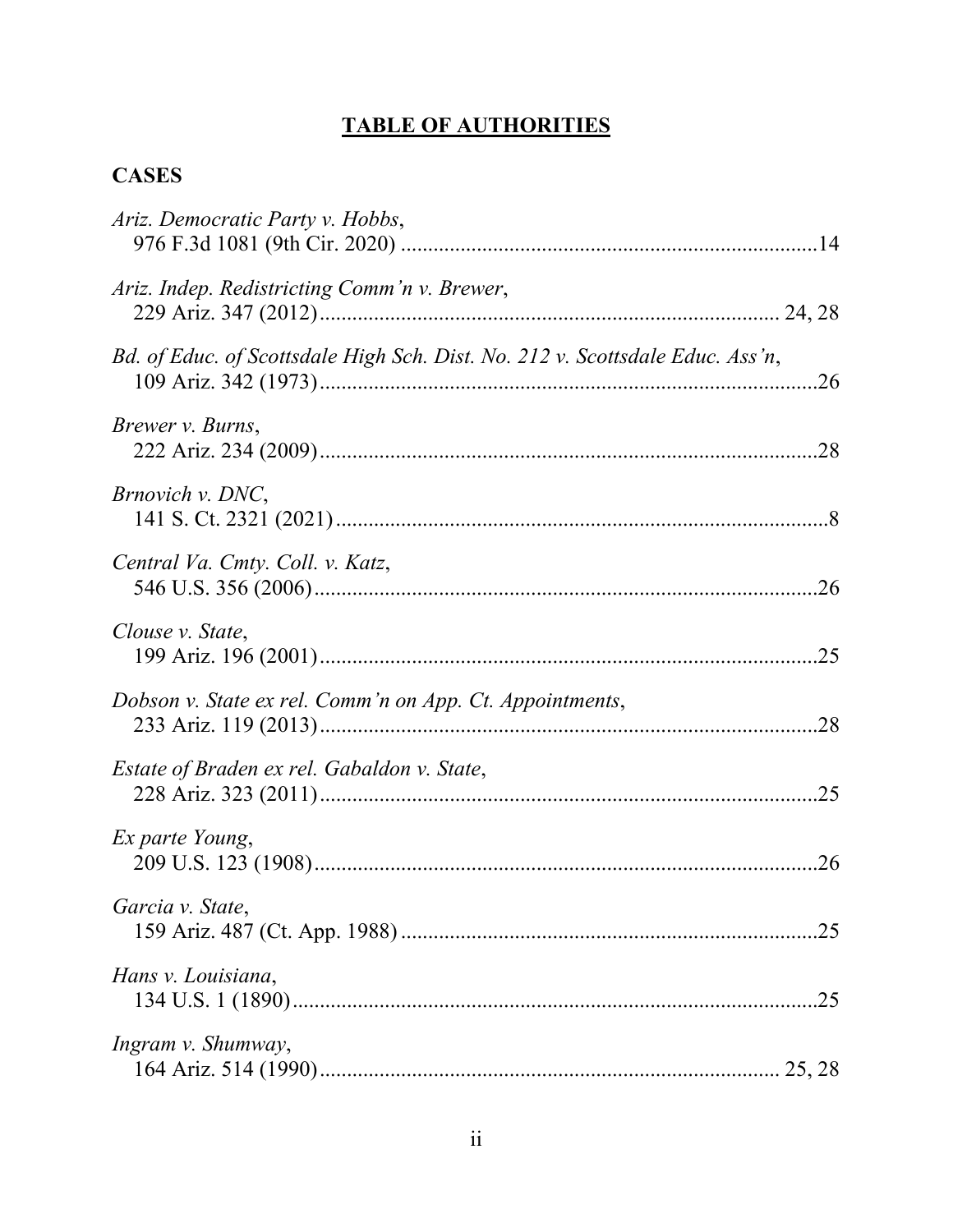| Leach v. Hobbs,                                                                         |
|-----------------------------------------------------------------------------------------|
| McKenna v. Soto,                                                                        |
| Miller v. Super. Ct.,                                                                   |
| Rios v. Symington,                                                                      |
| Sears v. Hull,                                                                          |
| State ex rel. Brnovich v. Ariz. Bd. of Regents,                                         |
| State ex rel. Neely v. Rodriguez,                                                       |
| Transp. Infrastructure Moving Arizona's Econ. v. Brewer,                                |
| Ward v. Jackson,                                                                        |
| Ward v. Jackson,<br>No. CV2020-015285, 2020 WL 13032880 (Maricopa Cnty. Super. Ct. Dec. |
| Yes on Prop 200 v. Napolitano,                                                          |
| <b>STATUTES</b>                                                                         |
|                                                                                         |
|                                                                                         |
|                                                                                         |
|                                                                                         |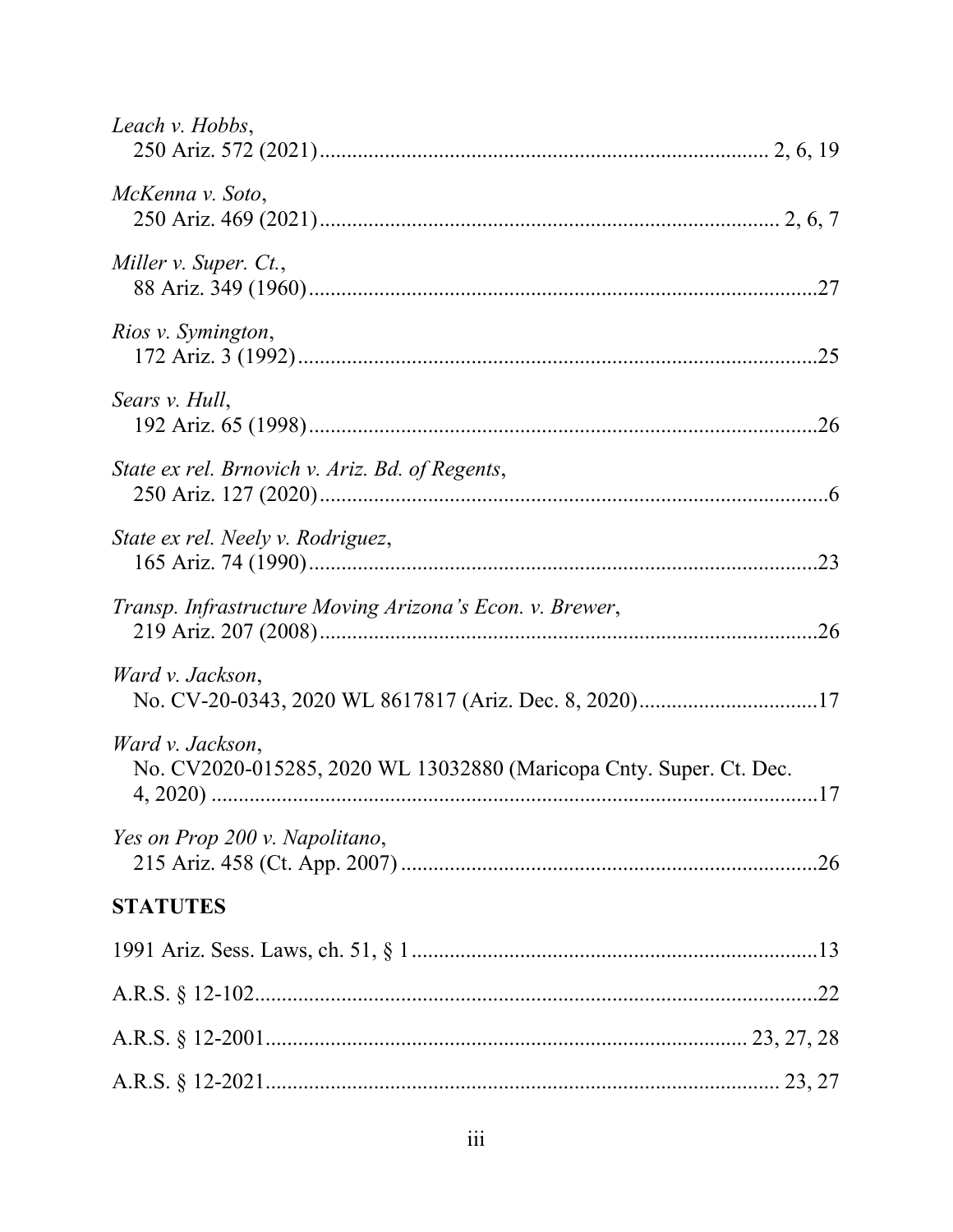| <b>RULES</b>                     |  |
|----------------------------------|--|
|                                  |  |
|                                  |  |
|                                  |  |
| <b>CONSTITUTIONAL PROVISIONS</b> |  |
|                                  |  |
|                                  |  |
|                                  |  |
|                                  |  |
|                                  |  |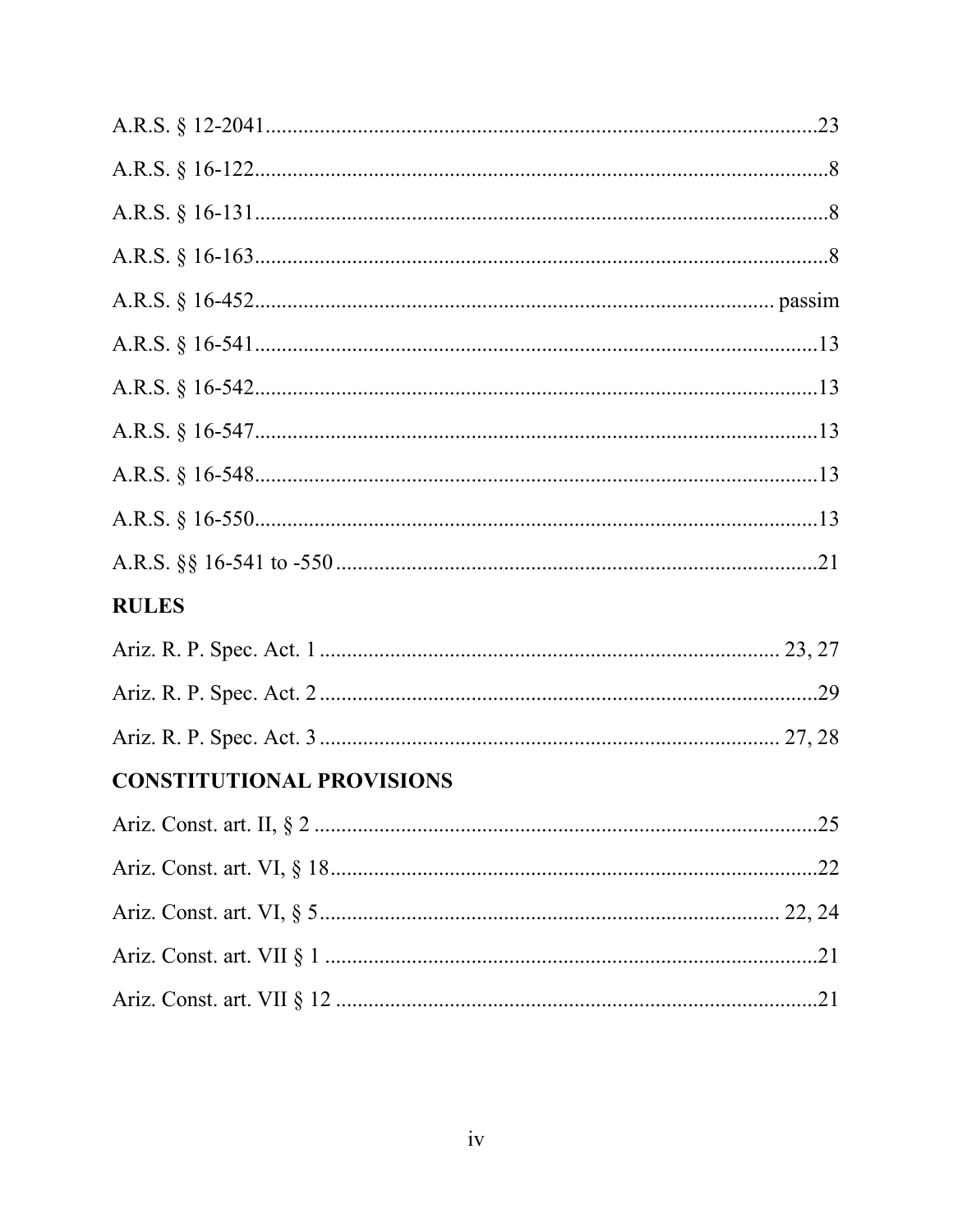Pursuant to the Court's Order Directing Service, and Fixing Time For Response and Reply ("Order"), the State of Arizona ("State") hereby responds to Petitioners' Application for Issuance of Writ Under Exercise of Original Jurisdiction ("Application"). Pursuant to A.R.S. § 12-1841 and the Court's Order, Arizona Attorney General Mark Brnovich ("AG") also hereby responds to the Application.

#### **INTRODUCTION**

The Court should accept jurisdiction to decide important issues of pure law relating to the Election Procedures Manual ("EPM") and the proper interpretation of A.R.S. § 16-452.

Fifty years ago, the Legislature created the EPM "to achieve and maintain the maximum degree of correctness, impartiality, uniformity and efficiency on the procedures for early voting and voting, and of producing, distributing, collecting, counting, tabulating and storing ballots." A.R.S. § 16-452. After the EPM was not promulgated for two election cycles, the Legislature in 2019 amended the EPM statute to require the Secretary of State ("Secretary") to provide a draft EPM to the AG and Governor by October 1 of every odd-numbered year. *See id.* § 16-452(B). The Legislature, thereby, clearly expressed its intent that a new version of the EPM take effect every two years.

Since that amendment, this Court has twice provided new guidance on the proper scope of the EPM. First, because § 16-452 does not mention candidate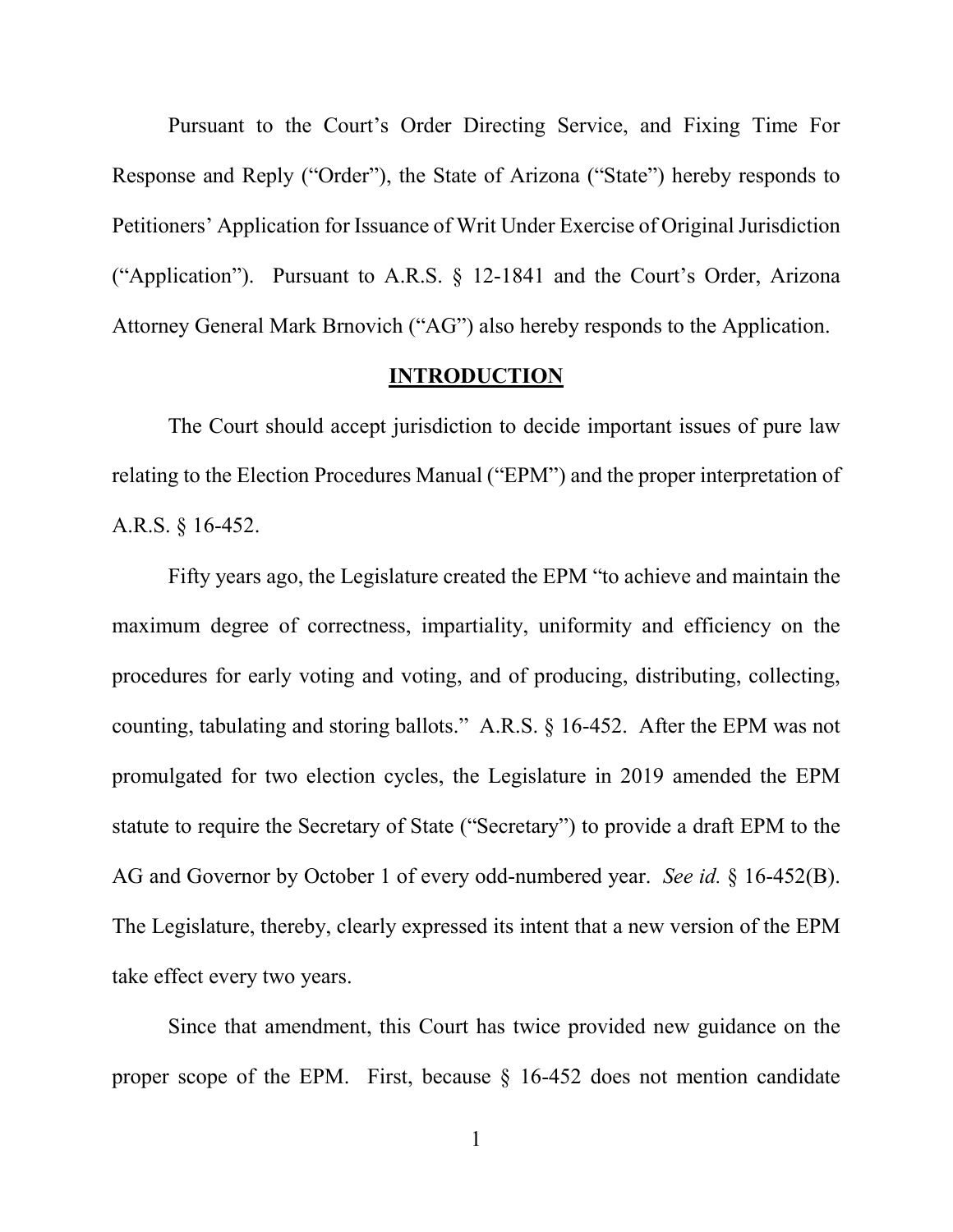nominating petitions, the Court held that the 2019 EPM's procedures relating to that topic were not promulgated under § 16-452 and do not have the force of law. *See McKenna v. Soto*, 250 Ariz. 469, 473 ¶20 (2021). The Court subsequently made clear that "an EPM regulation that exceeds the scope of its statutory authorization or contravenes an election statute's purpose does not have the force of law." *Leach v. Hobbs*, 250 Ariz. 572, [21 (2021).

Despite this clear guidance, on October 1, 2021, the Secretary provided a draft EPM to the AG and Governor chock full of provisions beyond the scope of her authority in § 16-452 or inconsistent with the purpose of Arizona election laws. For example, the Secretary included procedures relating to candidate nominating petitions that this Court had just held in *McKenna* are beyond the scope of the EPM. Following an exchange of correspondence with the AG, the Secretary wrote Arizona's county recorders to report that no 2021 EPM would be forthcoming for the 2022 election cycle and that they should instead rely on the "now not fully upto-date" 2019 EPM. Contrary to that instruction, because  $\S$  16-452 makes clear that a new EPM is required every two years and the AG did not approve the 2019 EPM for use during the 2022 election cycle, there currently is no valid EPM in place.

The Court, therefore, cannot decide the important legal issues Petitioners raise, or grant the relief they request, without deciding two predicate legal issues of statewide importance. Specifically, the Court cannot decide what topics should and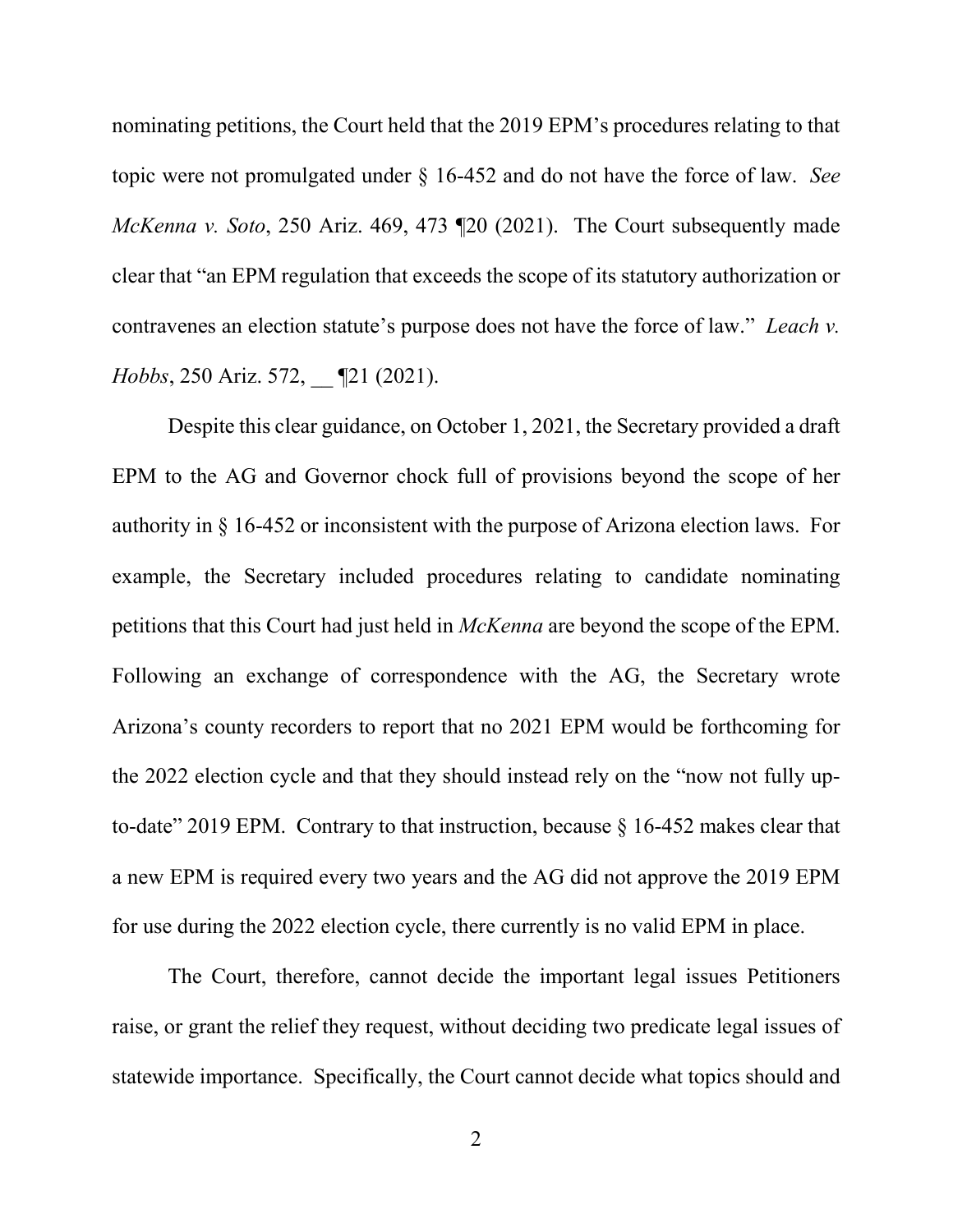should not be included in the 2019 EPM without first deciding whether the 2019 EPM remains valid under A.R.S. § 16-452. It is the State and the AG's position that the 2019 EPM is no longer valid. The Court also cannot grant the relief Petitioners request—ordering the Secretary to include or exclude certain subjects in the EPM without first ordering her, as statutorily mandated in  $\S$  16-452(B), to provide a valid draft EPM to the AG and Governor for analysis and approval. Thus, the Court should accept jurisdiction and resolve those two predicate issues, and should do so now prior to the start of the 2022 election cycle. The Court should hold that the 2019 EPM is no longer valid and that the Secretary is required to provide a valid draft EPM to the AG and Governor by a date certain in the near future, at which time Petitioners' concerns could be addressed in the 2022 EPM.

Finally, while Petitioners raise important issues about the constitutionality of the early-voting system in Arizona, the Court does not have original jurisdiction over the State. Thus, the Court should deny jurisdiction over that issue without addressing the merits of the claim.

#### **LEGAL ARGUMENT**

Petitioners seek various writs related to three primary issues: (1) whether the Secretary should be required to promulgate her existing signature guidance through the EPM; (2) whether the Secretary is authorized to create ballot drop boxes through the EPM; and (3) whether the State's no-excuse early voting laws are inconsistent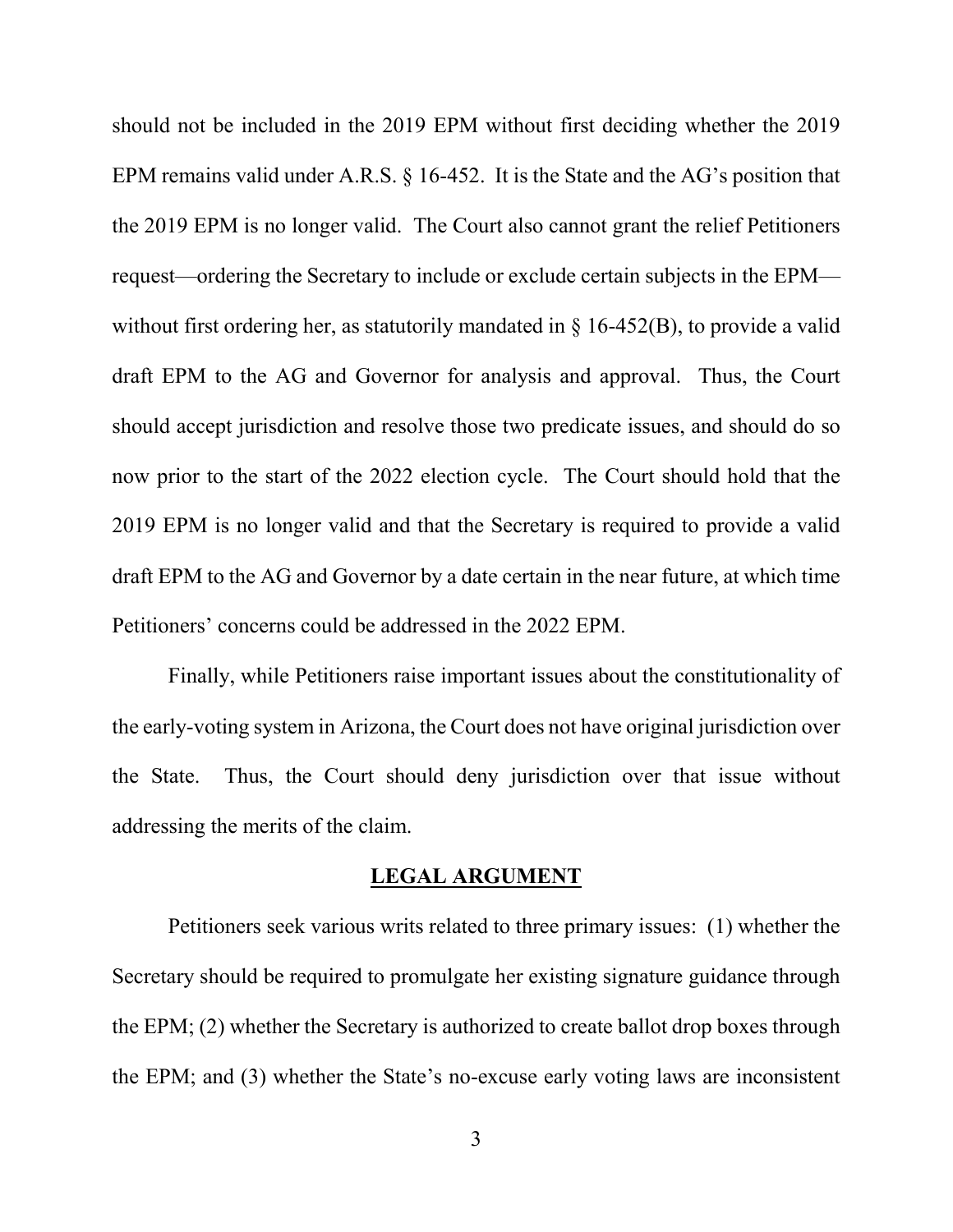with the Arizona Constitution. The first two questions are statutory in nature and the third is constitutional. As to the third issue, the Application appears to seek relief only against the State. The State and AG, therefore, respond to the first two statutory issues, but only the State responds to the constitutional issues.

### **I. The Court Should Accept Jurisdiction And Order The Secretary To Provide The AG And Governor With A Valid Draft EPM Because The 2019 EPM Is No Longer Valid.**

#### **A. The Court Should First Decide Whether The 2019 EPM Is Legally Effective And Order The Secretary To Comply With § 16-452.**

Petitioners raise several issues of statewide importance related to the EPM. As explained further below, however, the Secretary failed to provide the AG and Governor, by October 1, 2021, with a draft EPM consistent with § 16-452 and this Court's holdings in *Leach* and *McKenna*. Consequently, before the Court could reach the important issues Petitioners raise, or grant the relief they request, the Court must resolve predicate legal issues regarding the continuing validity (or lack thereof) of the 2019 EPM and whether the Secretary must comply with her mandatory duty under § 16-452 to provide a valid draft EPM to the AG and Governor.

Neither of the important issues Petitioners raise can be answered without first determining whether the 2019 EPM remains valid. If the Court orders the Secretary to include her signature verification guidance in the 2019 EPM (more on this below), as Petitioners request, and yet the 2019 EPM is not legally binding, then Petitioners requested relief will be of no value. Similarly, if the 2019 EPM is not legally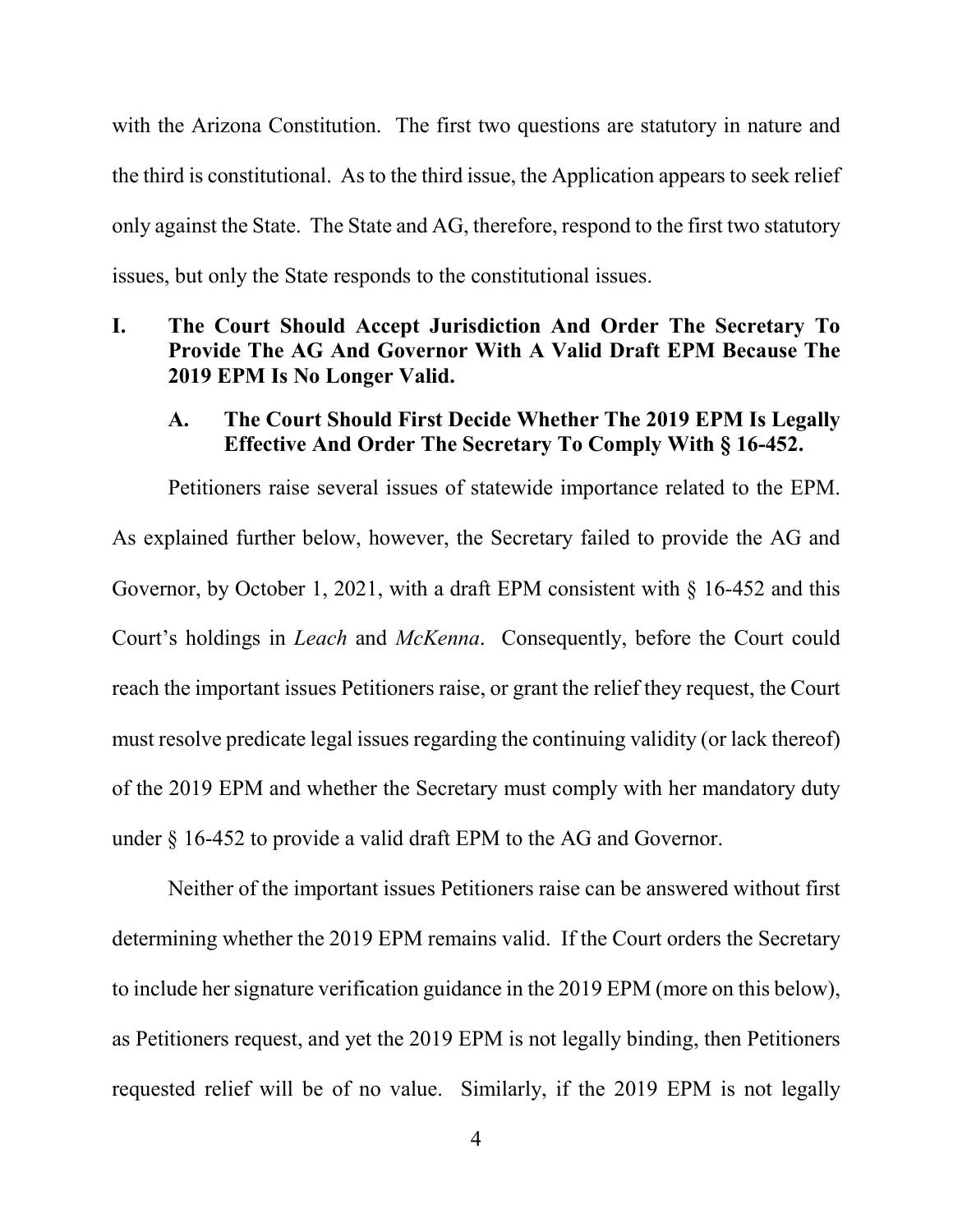binding, then the Secretary's allowance of ballot drop boxes therein is now irrelevant. If Arizona law does not permit ballot drop boxes, as Petitioners argue, then county recorders will not be permitted to utilize them during the 2022 elections.

Thus, the Court cannot reach Petitioners' legal issues without first deciding whether the 2019 EPM remains legally valid. The Court should accept jurisdiction to decide that pure legal issue, which is a matter of statewide importance. The parties to this action, and scores of election officials throughout the State, require clarity on whether the 2019 EPM remains valid for purposes of the 2022 election cycle, which will begin in earnest in a matter of months.

The Court also cannot grant the relief requested to modify the EPM without first requiring the Secretary to comply with § 16-452. The Court should, therefore, order the Secretary to comply with her mandatory statutory duty to provide the AG and Governor with a valid draft EPM by a date certain to allow sufficient time for review and approval before the 2022 election cycle begins.

**B. There Currently Is No Valid EPM.**

## **1. The Secretary Failed To Provide A Valid Draft EPM In 2021.**

Arizona law provides that the Secretary, every two years, "shall prescribe rules to achieve and maintain the maximum degree of correctness, impartiality, uniformity and efficiency on the procedures for early voting and voting, and of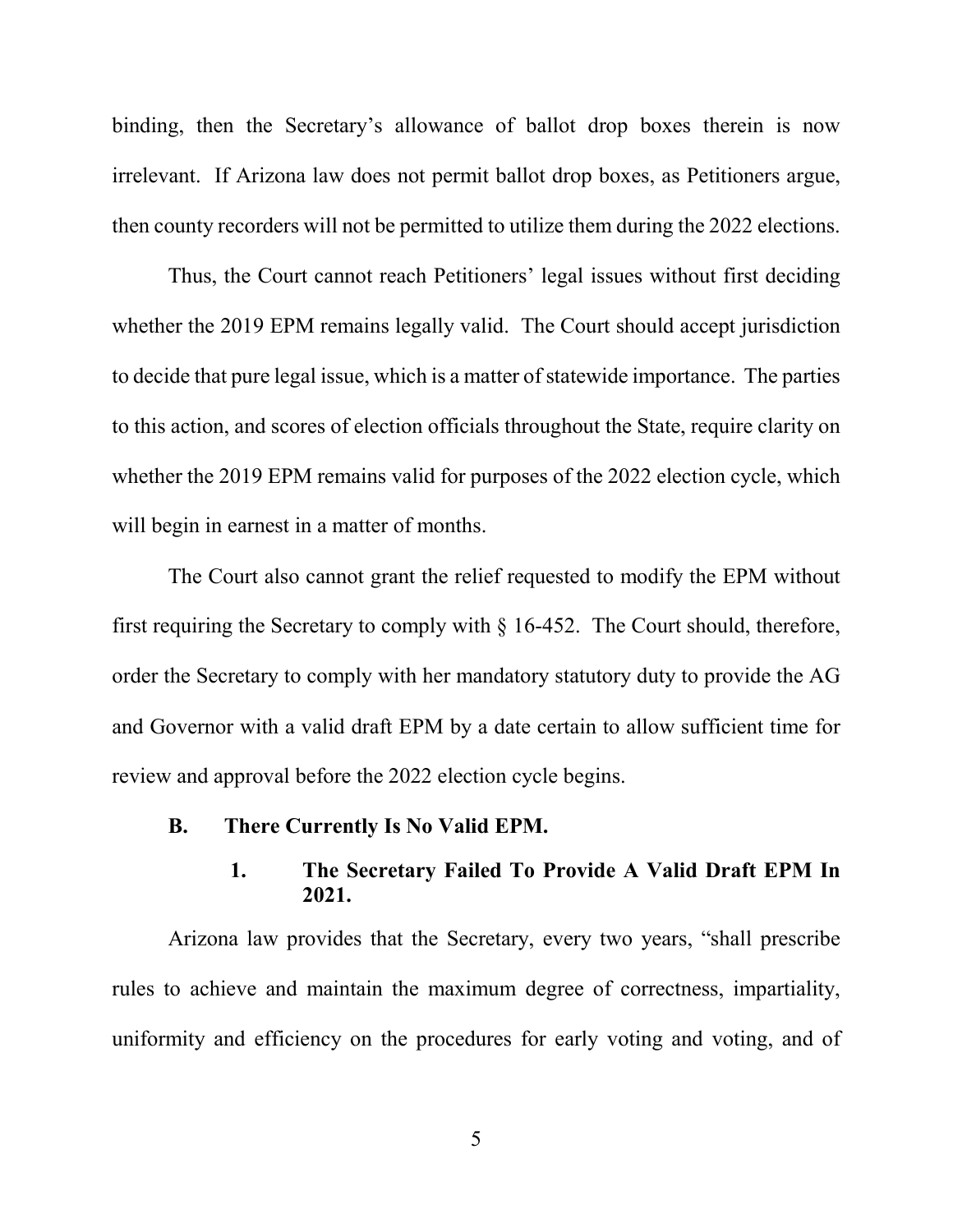producing, distributing, collecting, counting, tabulating and storing ballots." A.R.S. § 16-452(A). The Secretary discharges that statutory duty through the EPM.

The Secretary does not enjoy unlimited discretion in determining what provisions to include in the EPM. Rather, this Court has recently (and correctly) made clear that "an EPM regulation that exceeds the scope of its statutory authorization or contravenes an election statute's purpose does not have the force of law." *Leach v. Hobbs*, 250 Ariz. 572, \_\_ ¶21 (2021); *see also McKenna v. Soto*, 250 Ariz. 469, 473 ¶20 (2021) ("Because the statute that authorizes the EPM does not authorize rulemaking pertaining to candidate nomination petitions, those portions of the EPM relied upon . . . to invalidate the signatures without a complete date were not adopted 'pursuant to' § 16-452.").

Moreover, the Secretary is subject to oversight by other state officials—both the AG and the Governor must approve the draft EPM before it enjoys the force of law. A.R.S. § 16-452(B). To ensure that the EPM is timely promulgated, Arizona law requires the Secretary to provide a draft EPM to the AG and Governor by October 1 of each odd-numbered year. *Id.*

The AG is not statutorily authorized to rubber stamp the EPM without regard to what provisions the Secretary includes. Instead, "the authority of the [AG] must be found in statute." *State ex rel. Brnovich v. Ariz. Bd. of Regents*, 250 Ariz. 127,  $\frac{18}{2020}$ . And no Arizona statute, including § 16-452, allows the AG to approve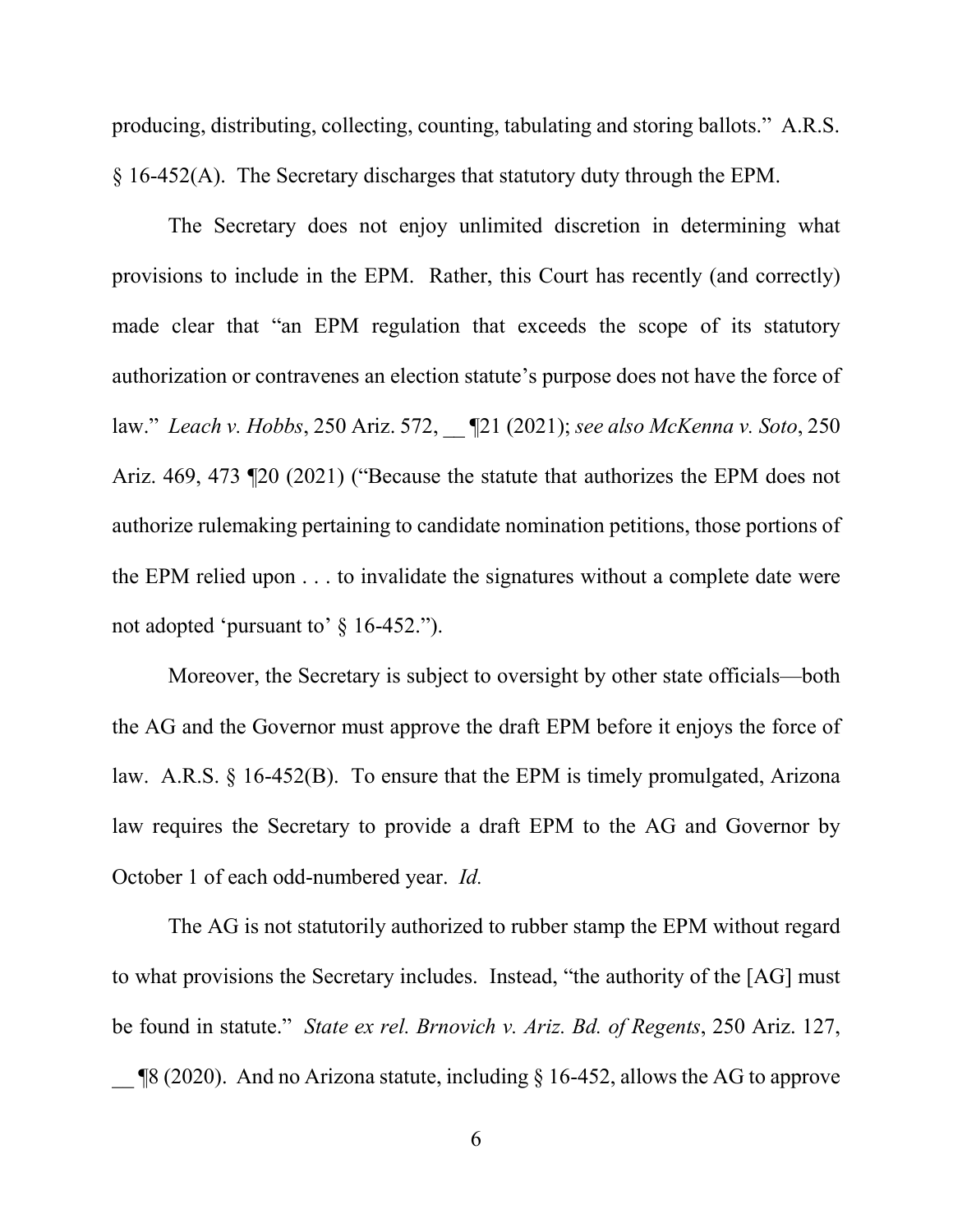an EPM provision exceeding the scope of its statutory authorization or contravening an election statute's purpose. Put differently, the AG has no statutory authority to approve policies not adopted "pursuant to  $\S$  16-452" and which are mere guidance. These limitations—scope and approval—on the Secretary's authority are particularly vital in light of the fact that "[a] person who violates any rule adopted pursuant to  $\lceil \S 16 - 452 \rceil$  is guilty of a class 2 misdemeanor." A.R.S.  $\S 16 - 452(C)$ .

At the end of 2021—after the Court's guidance in *Leach* and *McKenna*—the Secretary provided a draft EPM to the AG and Governor. Unfortunately, many of the draft provisions either exceeded the scope of the Secretary's authority or were inconsistent with the purpose of one or more election statutes. The following are just some of the more egregious examples and are not meant to be exhaustive.

The Secretary included seventeen pages of rules and procedures relating to candidate nominating procedures. *See* APP. Vol. II at 131-48. The Secretary included those provisions despite this Court's clear conclusion in *McKenna* that "the statute that authorizes the EPM does not authorize rulemaking pertaining to candidate nomination petitions" and that such provisions are "not adopted 'pursuant to' § 16-452." 250 Ariz. at 473 ¶20. Because candidate nominating provisions cannot be adopted pursuant to § 16-452, they should not again have been included in the EPM and the AG could not approve them pursuant to  $\S$  16-452.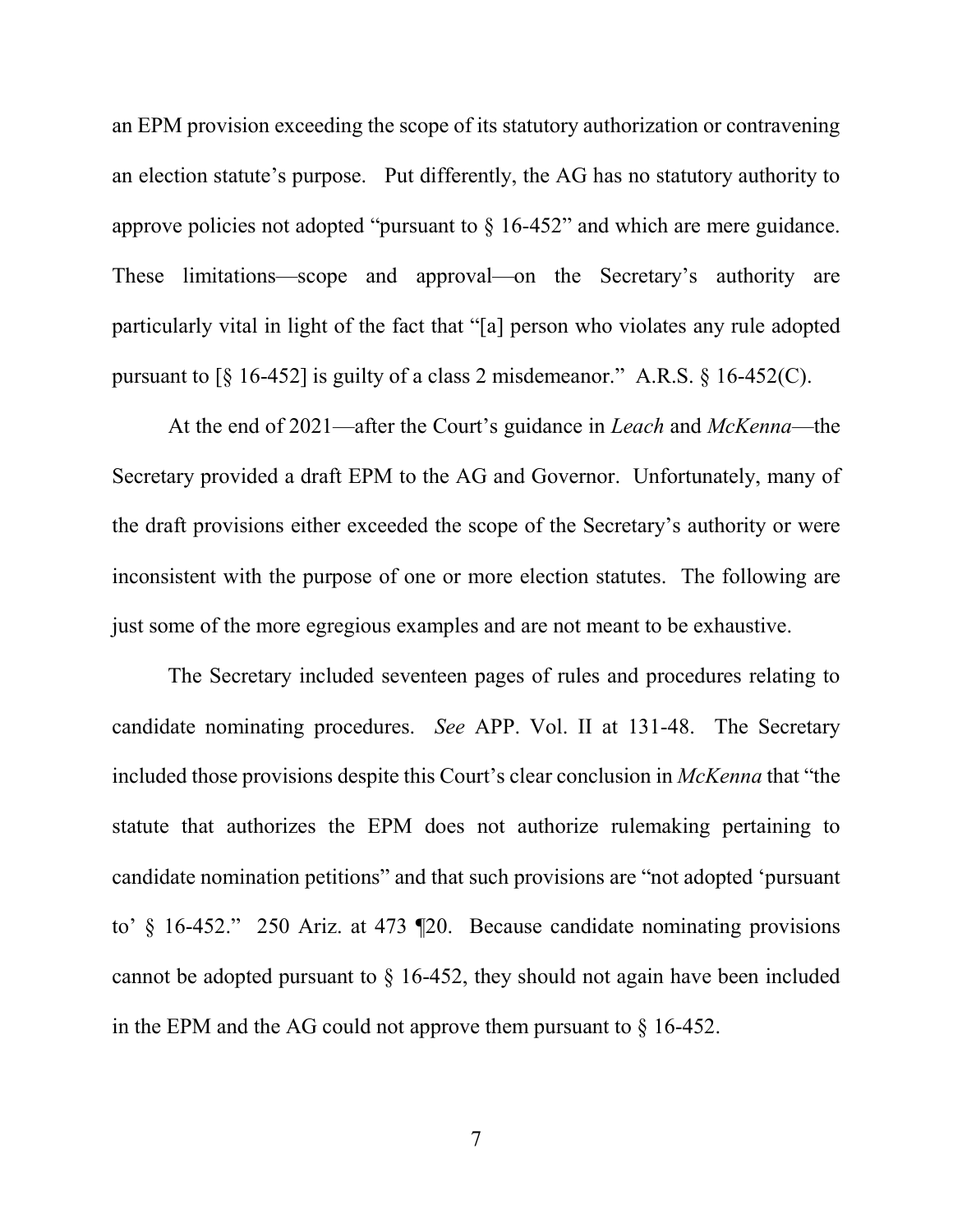The Secretary also included over forty-five pages of rules and procedures relating to voter registration. *See* APP. Vol. II at 12-56. Voter registration is not one of the topics upon which the Secretary is empowered to promulgate rules under § 16-452, which mentions instead "early voting and voting, and of producing, distributing, collecting, counting, tabulating and storing ballots." The Legislature granted statutory authority for voter registration solely to county recorders. *See, e.g.*, A.R.S. §§ 16-131, 16-163(A). Because voter registration provisions cannot be adopted pursuant to  $\S$  16-452, the Secretary should not have again included them and the AG could not approve them pursuant to § 16-452.

One final example. For years, Arizona has, at least in part, followed a precinct system for in-person voting. Those who vote in person in a county using the precinct system must vote in their assigned precinct. A.R.S. § 16-122. The Democratic National Committee ("DNC") challenged Arizona's out-of-precinct rule on the grounds that it violated § 2 of the Voting Rights Act. The AG defended the law and the Court rejected DNC's challenge, explaining that "[h]aving to identify one's own polling place and then travel there to vote does not exceed the 'usual burdens of voting.'" *Brnovich v. DNC*, 141 S. Ct. 2321, 2344 (2021). The Secretary's draft 2021 EPM, however, inserted provisions allowing voters who appear at the wrong precinct to nonetheless cast a provisional ballot for certain races, which is in direct conflict with A.R.S. §§ 16-122 and -584 (not to mention *Brnovich*). *See* APP. Vol.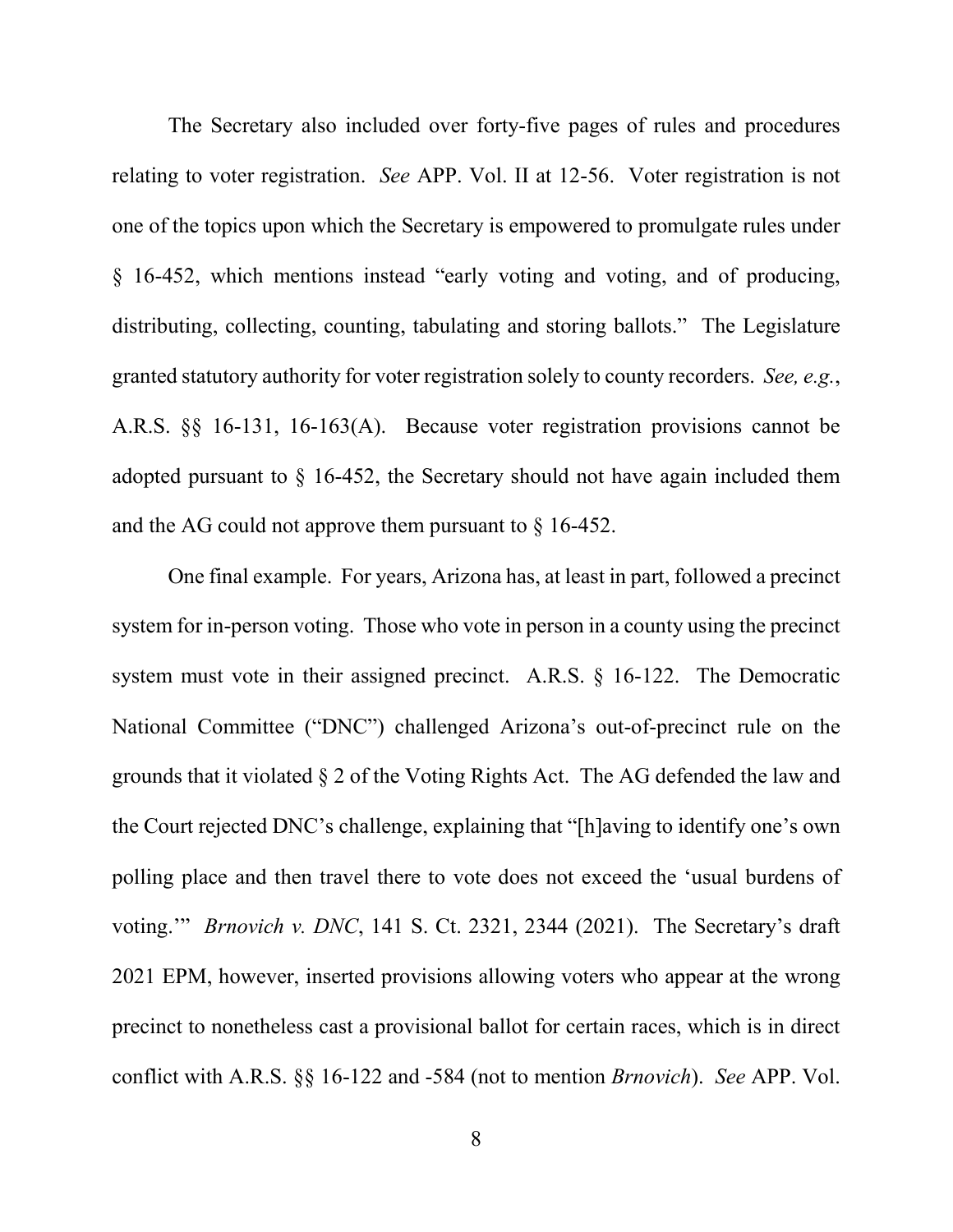II at 231 (indicating that "ballots cast in the wrong precinct must also be manually duplicated in order to be tabulated"); *see also id*. at 232 ("for out-of-precinct ballots, only the voter's selections for races and ballot measures for which the voter is eligible to vote shall be duplicated onto the correct ballot style").<sup>1</sup>

Again, these are just a few examples (of many) of invalid provisions included in the Secretary's draft EPM. Faced with a draft containing a multitude of invalid provisions, the AG could not approve the EPM. Instead, the AG redlined those provisions he concluded were beyond the Secretary's statutory authority or inconsistent with an election statute and indicated that he would approve as modified. *See generally* App. Vol. II. The Secretary refused to remove all of the offending provisions.<sup>2</sup> After exchanging correspondence about the draft, the Secretary simply gave up, writing county recorders that no 2021 EPM would be forthcoming, but reassuring them that "it was our hard work during 2019 that gave us an EPM that remains relevant, though now not fully up-to-date." *See* APP. Vol. I at 7-23; APP. Vol. I at 25.

# **2. The 2019 EPM Was Not Approved For The 2022 Elections And Is No Longer Valid.**

<sup>&</sup>lt;sup>1</sup> Again, these three examples represent just a few of the problematic provisions. On December 9, 2022, the AG sent the Secretary a redline EPM showing the provisions that were inconsistent with Leach and McKenna. *See* APP. Vol. II; *see also* APP. Vol. I at 10 (cover letter transmitting the redlined EPM).

<sup>2</sup> The Secretary offered only to remove certain of the offending provisions. *See* APP. Vol. I at 12.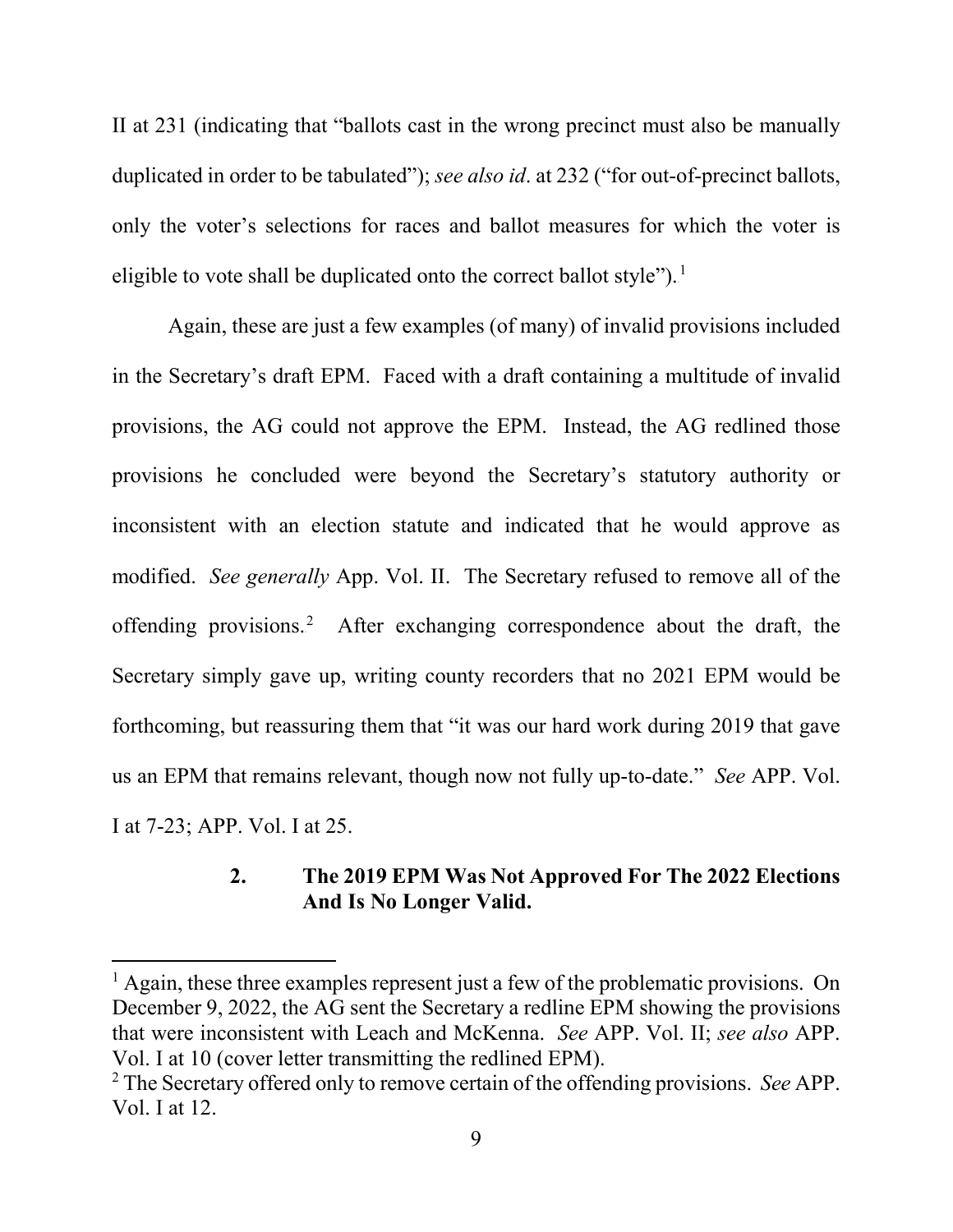Petitioners correctly recognize that there is no 2021 EPM, instead asking the Court to order the Secretary to add or remove certain provisions from the 2019 EPM. But the 2019 EPM is no longer legally binding or valid. Thus, while Petitioners raise important issues about the 2019 EPM, ordering the Secretary to include or exclude provisions from the 2019 EPM about signature verification or ballot drop boxes will not change the status quo—that county election officials are not currently bound to follow any EPM (obviously, they can voluntarily follow EPM provisions so long as they do not violate state statutes in the process).

In 1979, the Legislature first charged the secretary of state with promulgating an election procedures manual. Back then, A.R.S. § 16-452(B) provided the following: "Such rules shall be prescribed in an official instructions and procedures manual to be issued not later than thirty days prior to each election. Prior to its issuance, the manual shall be approved by the governor and the attorney general." For the next forty years, various secretaries of state dutifully discharged their duty to promulgate a manual. Things went off the tracks beginning in 2016 and, for reasons not relevant here, no manual was promulgated during the 2016 and 2018 election cycles. The Legislature stepped in during 2019, enacting new statutory language referenced above *requiring* (1) the EPM "to be issued not later than December 31 of each odd-numbered year" and (2) the Secretary to "submit the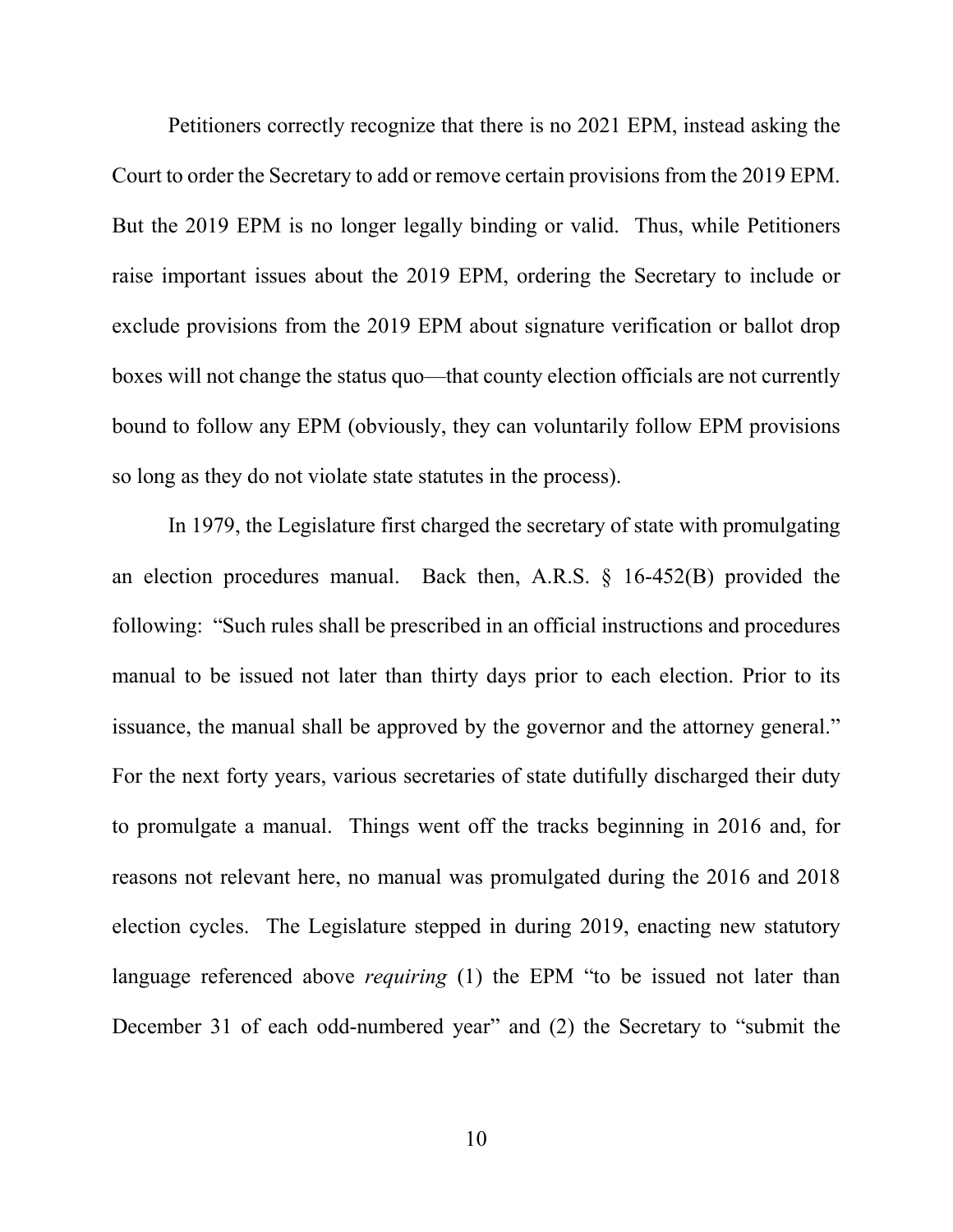manual to the governor and the attorney general not later than October 1 of the year before each general election." A.R.S. § 16-452(B).

There is nothing in the statutory language supporting that an old EPM remains legally binding or valid once the deadline for promulgation of a new EPM passes. Construing the statute to imply such a result would render the Legislature's 2019 revisions superfluous and fail to take into consideration this Court's intervening precedent in *Leach* and *McKenna*, which now provide clear direction on what can and cannot be included in the EPM. In fact, such a construction would be inconsistent with the purpose of the Legislature's revision to § 16-452, which was intended to avoid a situation like in 2016 and 2018 where no new manual was published. Any motivation to promulgate a lawful manual decreases significantly if a secretary can simply instruct county election officials to follow an old version she prefers more. That reality was borne out here when the Secretary failed to provide the AG and Governor with a valid draft and instead signaled to county recorders that they should continue to follow the 2019 EPM. APP. Vol. I at 25. EPMs also become stale fairly quickly—the Secretary acknowledged that the 2019 EPM is no longer "fully up-to-date"—and, therefore, should not be relied upon for more than one election cycle. *See id.*

To be clear, the AG has not approved the 2019 EPM for use during the 2022 election cycle and the Secretary has failed to comply with her statutory directive to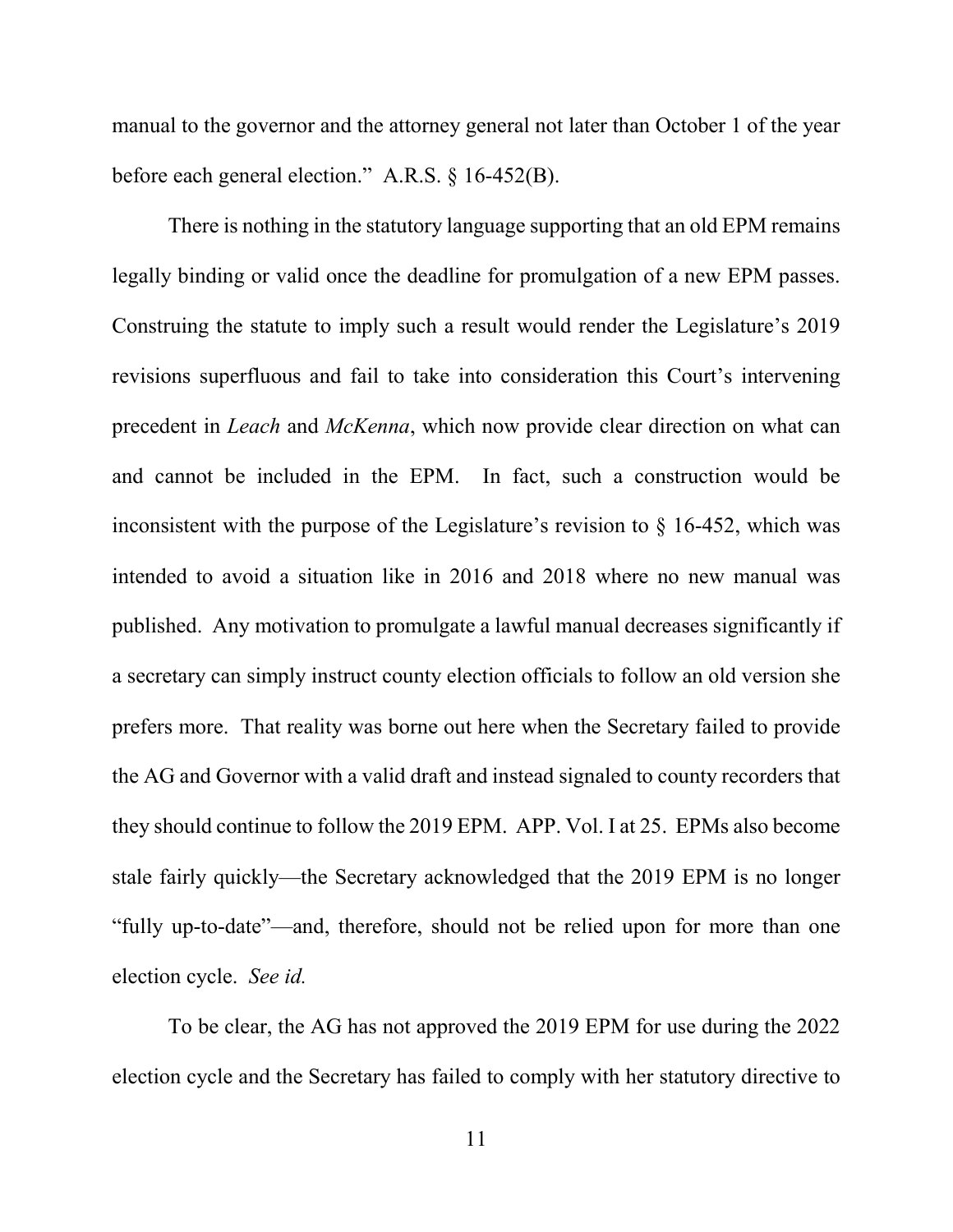present the AG and Governor with a lawful EPM for review and approval. Consequently, there will be no EPM for the 2022 elections as required by law unless and until the Secretary complies with her obligations under A.R.S. § 16-452. The Court should order her to do so.

The lack of a legally-binding, valid EPM could have a significantly deleterious impact on the 2022 elections. After all, the stated goal of the manual required under § 16-452 is "to achieve and maintain the maximum degree of correctness, impartiality, uniformity and efficiency" for voting in, and tabulating the results of, elections. That goal was thwarted when the Secretary failed to comply with § 16-452 by drafting an EPM that disregarded this Court's guidance on the lawfully permissible contents of the EPM.

Based on the foregoing, the AG respectfully requests that the Court accept jurisdiction to determine whether the 2019 EPM remains valid. The Court should hold that that the 2019 EPM was not approved for the 2022 election cycle and is no longer valid. The Court should also order the Secretary to comply with § 16-452 by promptly providing a valid draft EPM to the AG and Governor by a date certain.

## **II. The AG Agrees That Signature Verification Is An Issue Of Statewide Importance, But Does Not Believe That The Secretary's Guidance Should Be Fully Included In The EPM For Several Reasons.**

**A. Arizona's Early Voting System Requires Robust Signature Verification.**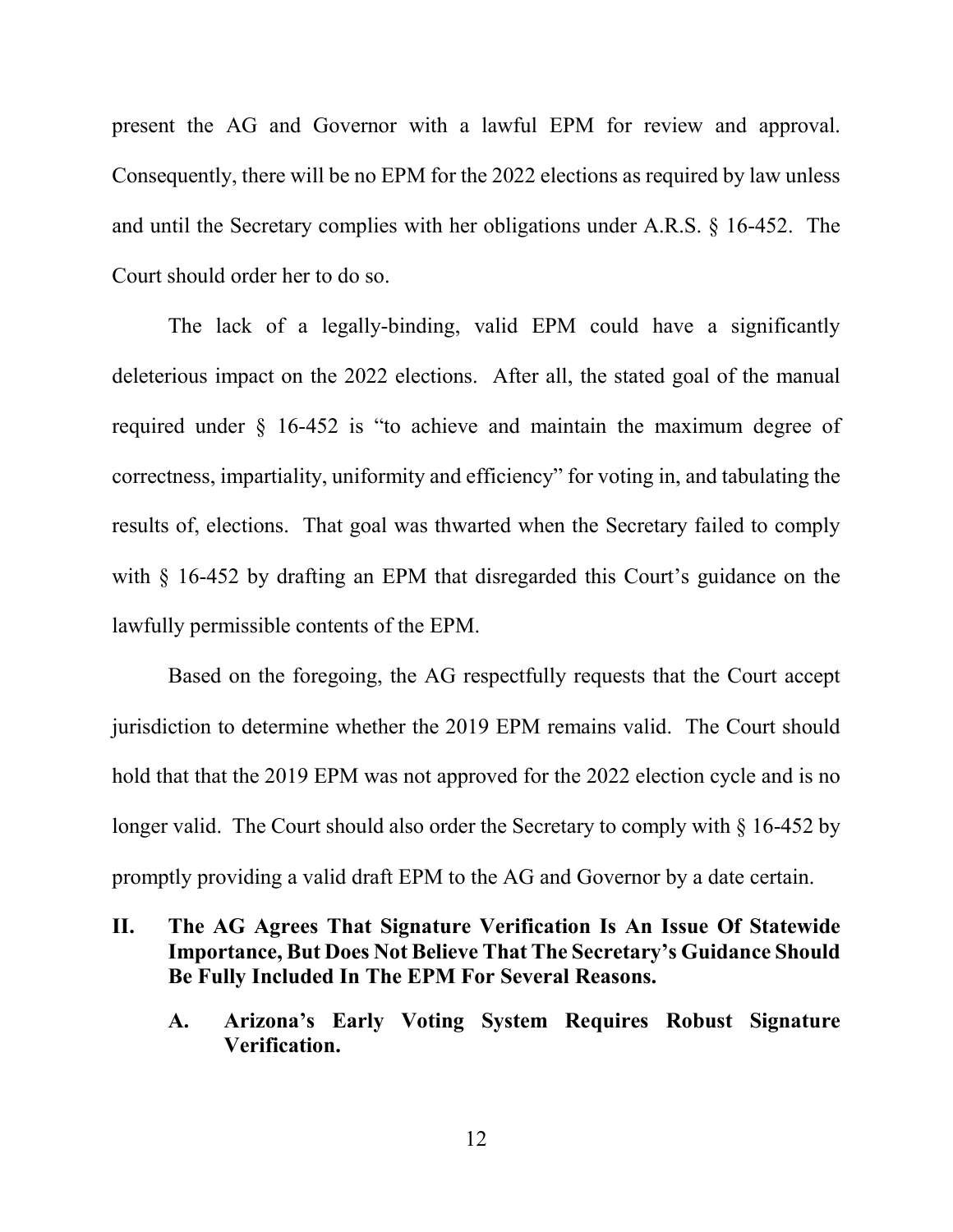Arizona provides a number of options for voters to cast ballots, and has taken multiple steps to make voting less burdensome. Arizona, for example, allows voters to register online, allows voters to be included on a list to automatically receive a ballot for every election, and provides multiple options for returning or submitting a ballot.

Arizona has permitted some form of absentee balloting since 1918, beginning with World War I soldiers. Since the 1992 election cycle, Arizona has allowed noexcuse access to mail-in balloting. *See* 1991 Ariz. Sess. Laws, ch. 51, § 1. With absentee voting, voters may elect to receive a ballot and return envelope (return postage pre-paid) by mail. To cast the ballot, the voter simply makes her selections on the ballot, seals the envelope, and signs the outside of the return envelope, which doubles as a ballot affidavit. A.R.S. §§ 16-547, 16-548. The affiant declares, under penalty of perjury, that he or she "voted the enclosed ballot." A.R.S. § 16-547(A). Arizona's voters may vote by mail during the last four weeks of an election. A.R.S.  $\S$ § 16-541(A), 16-542(C)–(D). Both the ballot and the signed affidavit must be delivered to the office of the county recorder no later than 7:00 p.m. on election day. A.R.S. § 16-548(A).

A ballot is not complete, and cannot be counted, unless and until it includes a signature on the ballot affidavit. Once received, county election officials compare the signature on the affidavit with the signature in the voter's registration record.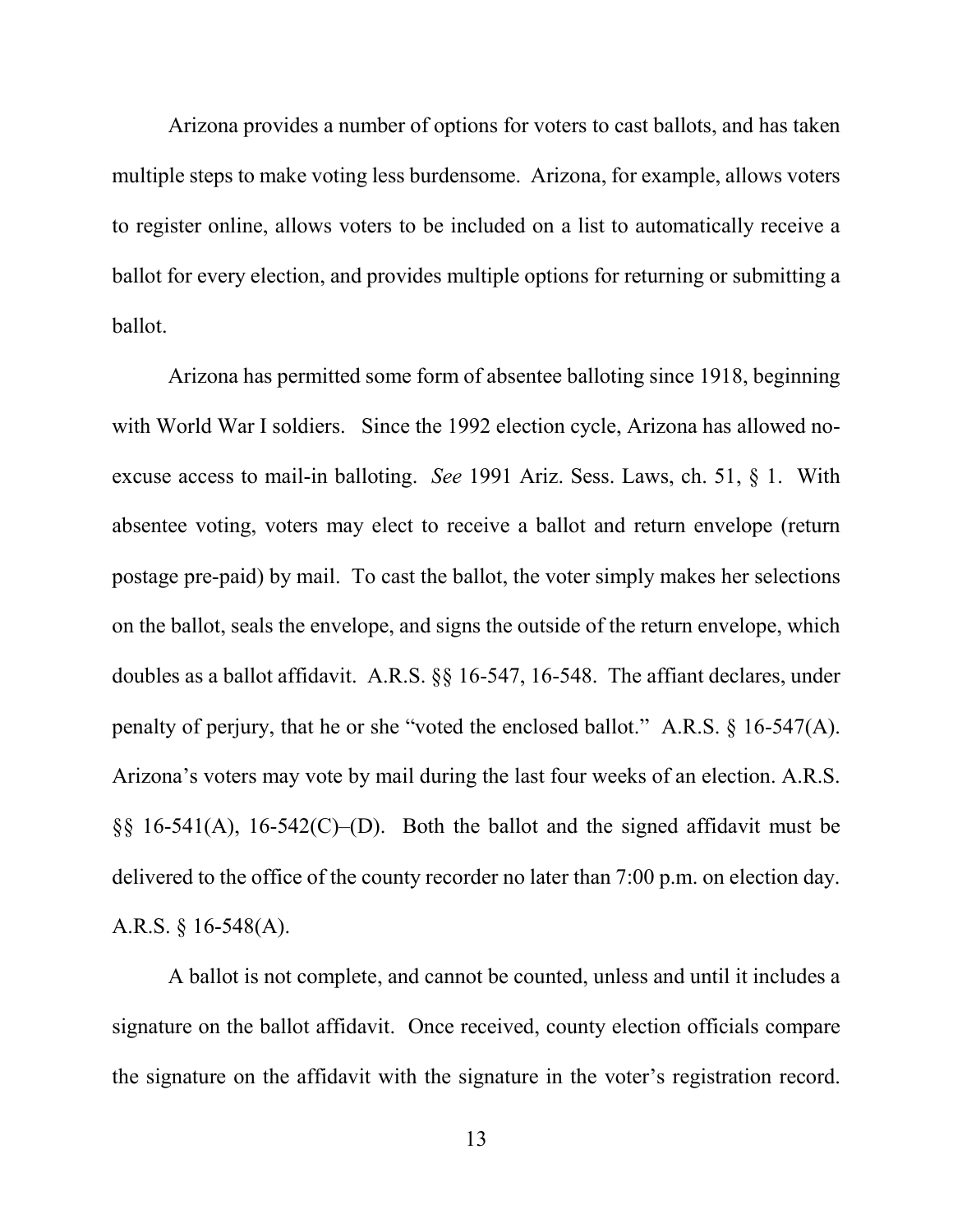A.R.S. § 16-550(A). If county election officials determine that the signature matches that on file, the ballot is counted. If, on the other hand, county election officials determine that the signature on the ballot affidavit does not match that on file, then the ballot cannot be counted unless the voter verifies the signature. *Id.*

Requiring a match between the signature on the ballot affidavit and the signature on file with the State is the primary, if not only, and certainly most important election integrity measure when it comes to absentee ballots. The Ninth Circuit acknowledged, in response to a constitutional challenge to the deadline for submitting signed ballot affidavits, that "Arizona requires early voters to return their ballots along with a signed ballot affidavit in order to guard against voter fraud." *Ariz. Democratic Party v. Hobbs*, 976 F.3d 1081, 1085 (9th Cir. 2020). County election officials, therefore, must be extremely diligent in ensuring that early-ballot signatures match those on file with the State. Regardless of the sheer quantity of early ballots received, the administrative burdens imposed by verifying each one, or for other reasons that could be construed as nefarious or partisan, county election officials and their staffs cannot violate their statutory duty to match *every* signature.

#### **B. Signature Verification Is Vulnerable To Non- or Mal-feasance.**

Voting by mail is widespread in Arizona: 79% of Arizona voters cast mail-in ballots in 2018 and that number reportedly increased to 89% for the 2020 General Election. With over 3.4 million ballots cast in the General Election, Arizona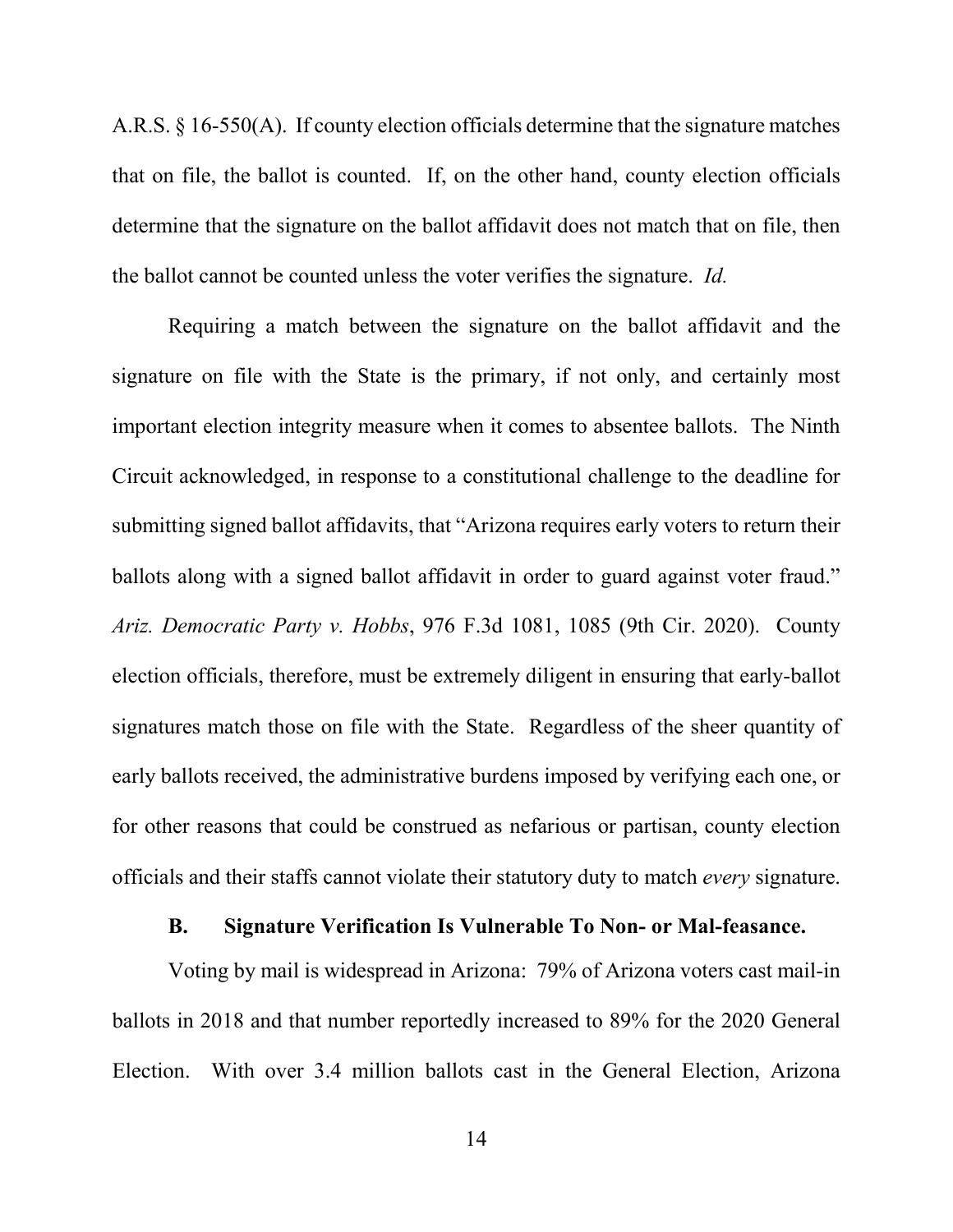elections officials were required to match signatures on over 3 million ballots during a five to six-week period in 2020. Unfortunately, this large number of early mailin ballots combined with the administrative burden of confirming every one of the signatures submitted in a very short period of time, when not administered diligently, could result in election officials approving ballots that should not otherwise be approved without further verification.

Statistics for Maricopa County, for example, over the last three election cycles reflect that the number of ballots rejected because of missing and mismatched signatures is trending down. *See* APP. Vol. I at 27. During the 2016 General Election, when Helen Purcell was county recorder, Maricopa County received 1,249,932 mail-in ballots. *Id.* Of that amount, Maricopa County rejected 2,209 ballots because of missing signatures and 1,451 ballots because of mismatched signatures. *Id.*

Just two years later, during the 2018 General Election, after Adrian Fontes became county recorder, Maricopa County received 1,184,791 mail-in ballots, just 65,141 less than in 2016. *Id.* Yet the number of ballots rejected in 2018 because of missing signatures (only 1,856) and mismatched signatures (only 307) declined significantly—the number of missing signature ballots decreased by 353 and the mismatched signature ballots decreased by 1,144 (a 79% decrease). *Id.* By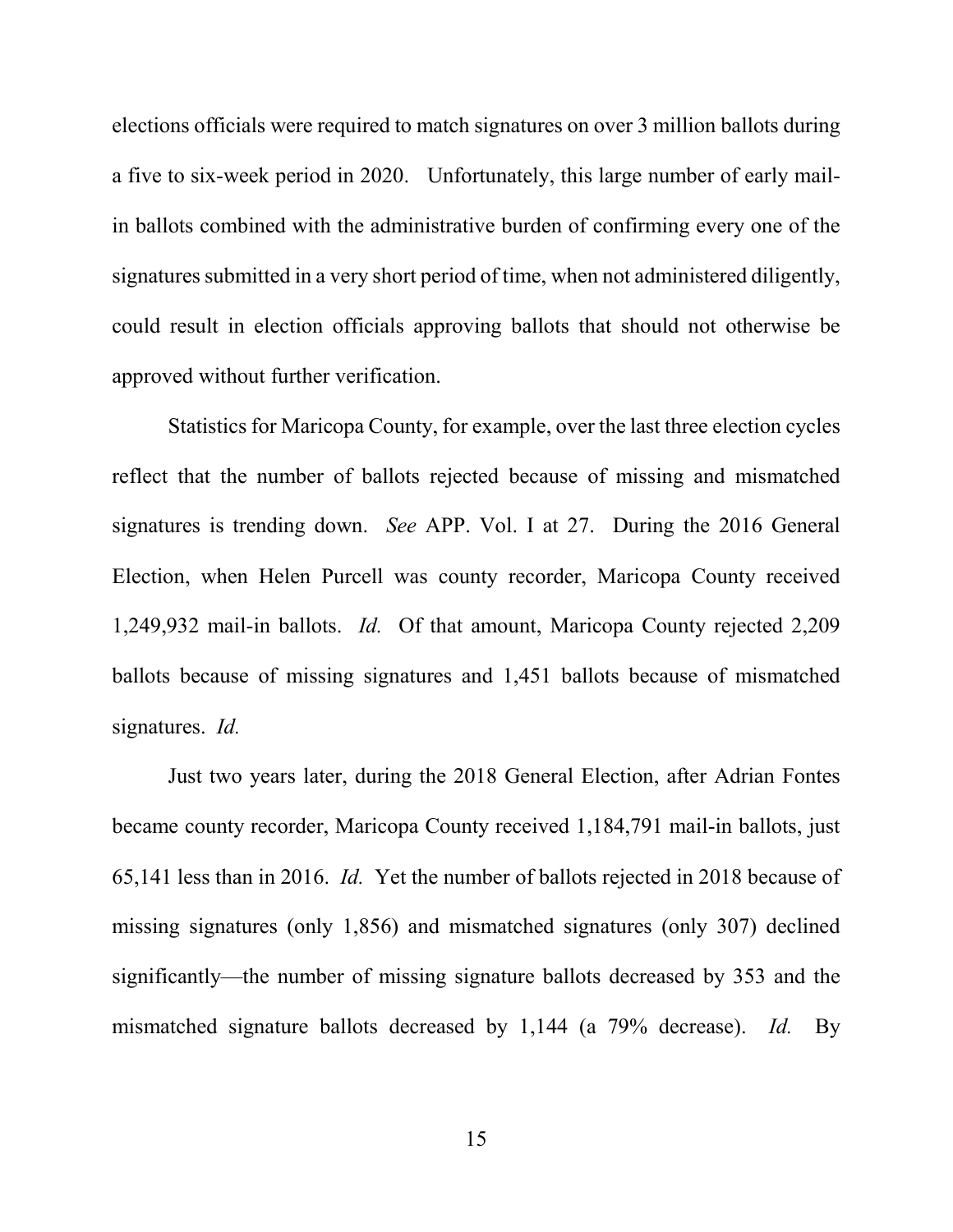comparison, Pima County received 302,770 ballots (882,081 less than Maricopa) and rejected 488 (135 more than Maricopa) because of mismatched signatures. *Id.*

During the 2020 General Election, Maricopa County saw a significant increase in the number of mail-in ballots, receiving 1,908,067 mail-in ballots (an increase of 723,276 mail-in ballots). *Id.* Yet the number of ballots rejected because of missing signatures continued its dramatic decrease (to only 1,455 ballots) and the number of ballots rejected because of mismatched signatures increased only slightly (to 587 ballots).<sup>3</sup> *Id.* To be sure, Maricopa County has explained that the number of ballots rejected for mismatched signatures during the 2020 General Election was impacted by the Legislature's creation of a 5-day post-election cure period for mismatched signatures. But the existence of that cure period in 2020 does not explain the dramatic decrease—on an absolute or percentage basis—of ballots with missing signatures from  $2016$  to  $2020<sup>4</sup>$  or the dramatic decrease in ballots with mismatched signatures from 2016 to 2018. One possible explanation for these trends, and the AG acknowledges there could be others, is that Maricopa County became less diligent with signature review beginning in 2018.<sup>5</sup>

<sup>&</sup>lt;sup>3</sup> Pima County by contrast rejected nearly the same number of ballots based on mismatched signatures (572) despite receiving 1,479,386 less ballots. APP. Vol. I at 27.

<sup>&</sup>lt;sup>4</sup> Ballots with missing signatures were required to be cured prior to close of polls on election day.

<sup>&</sup>lt;sup>5</sup> The AG has asked Maricopa County to provide information about its signature verification policies and procedures. *See* APP. Vol. I at 3-5.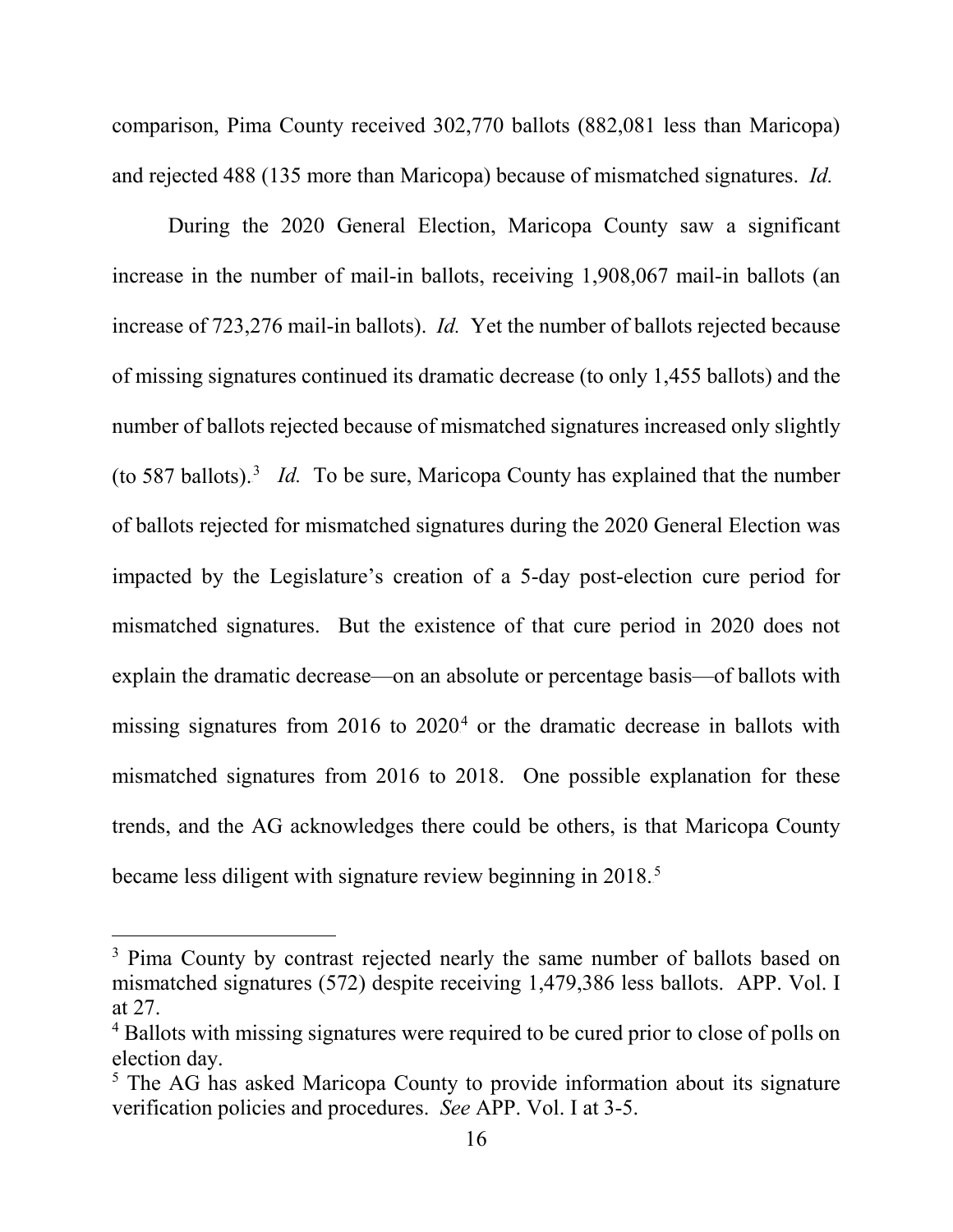Certain data stemming from litigation following the 2020 General Election is also instructive. In November 2020, certain individuals filed an election challenge under A.R.S. § 16-672. In connection with that challenge, the trial court ordered that the parties' counsel and retained forensic experts could review 100 randomly selected ballot affidavits and conduct a signature comparison of ballots where a signature match had occurred. *Ward v. Jackson*, No. CV2020-015285, 2020 WL 13032880, \*3 (Maricopa Cnty. Super. Ct. Dec. 4, 2020). Two forensic document examiners testified during an evidentiary hearing, one for the plaintiffs and one for the defendants. The plaintiffs' expert testified that of the 100 ballots reviewed, 6 signatures were "'inconclusive,' meaning she could not testify that the signature on the envelope/affidavit matched the signature on file." *Id.* at \*4. The forensic expert for Defendants, who sought to defeat the election challenge, "testified that 11 of the 100 envelopes were inconclusive, mostly because there were insufficient specimens to which to compare them."<sup>6</sup> *Id.* Neither of the forensic experts found any sign of forgery. *Id.*

Although the trial court rejected the election challenge and this Court affirmed<sup>7</sup>, that does not render the forensic experts' findings irrelevant for purposes

 6 There was no indication in the trial court's ruling rejecting the election challenge whether there was overlap between the 6 affidavits that Plaintiffs' expert found inconclusive and the 11 affidavits that Defendants' expert found inconclusive.

<sup>7</sup> *Ward v. Jackson*, No. CV-20-0343, 2020 WL 8617817, \*3 (Ariz. Dec. 8, 2020).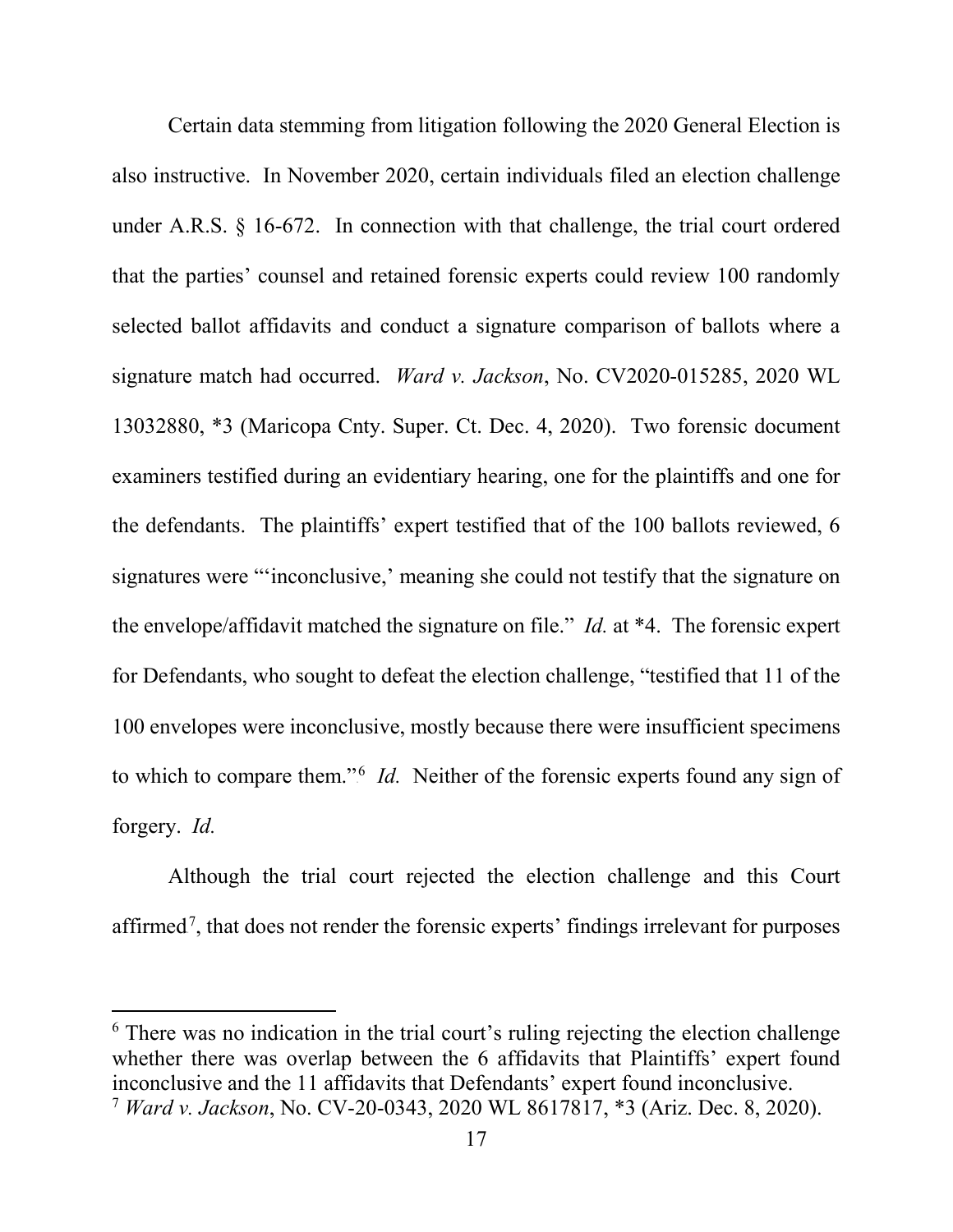of analyzing whether current election procedures can be improved. And the fact that two forensic experts could differ so widely on whether particular signatures matches were inconclusive (one thought 6 signatures were inconclusive, the other 11) and that defendants' own expert concluded, less than one month after the General Election, that 11% of signatures sampled were inconclusive, suggests, as Petitioners argue, that improvement is needed.

### **C. Portions Of The Secretary's "Signature Verification Guide" Are Inconsistent With Arizona Election Law.**

Additional ballot integrity measures for mail-in ballots could come in at least two forms—(1) enhanced signature verification procedures or methods or (2) additional ballot integrity measures for mail-in ballots. Petitioners request that the Court order the Secretary to include, in the 2019 EPM, signature verification procedures the Secretary has entitled, "Signature Verification Guide" (the "Guide"). APP. Vol. I at 29-48. Again, the AG has not, and will not, approve the 2019 EPM for use in future elections. While Petitioners may be correct that additional signature verification guidance should be included in a future EPM, the AG would not approve wholesale inclusion of the Guide in the EPM.

The Secretary's Guide is flawed in several respects. By way of example, it describes both broad characteristics of signatures (e.g., type, speed, spacing, size, slant, etc.) and local characteristics of signatures (e.g., internal spacing, letter size, curves, pen lifts, etc.). *Id.* at 31-32. The Guide suggests that signature review can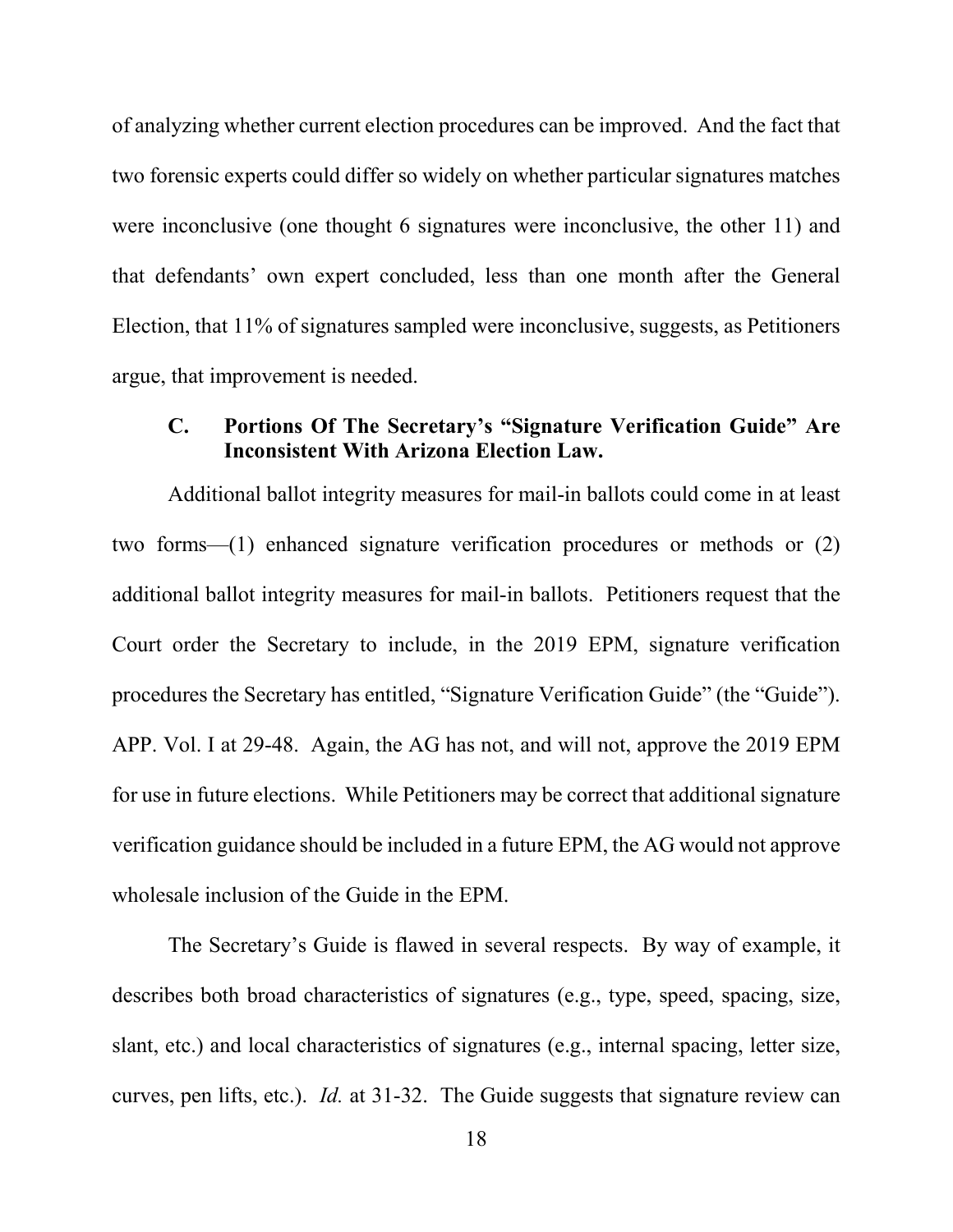end based only on a comparison of broad characteristics without any consideration of local characteristics, or vice versa. *Id.* The Guide emphasizes that "[o]nly a **combination** of characteristic differences between signatures should trigger a flag for a second check[.]" *Id.* at 31. Even when there are multiple characteristic differences between a ballot affidavit signature and a signature on file, the Guide instructs that a signature can be accepted if the reviewer "can reasonably explain the differences." *Id.* This is much too amorphous to ensure the "maximum degree of correctness, impartiality, uniformity and efficiency" in election administration. A.R.S. § 16-452(A).

Most concerning, however, is a section of the Guide instructing county election officials to accept "electronic signatures that appear to be cut and paste" so long as the cut-and-paste signature matches based on the amorphous review process described above. APP. Vol. I at 42. The Guide explains that "[i]t is now possible for voters to cut and paste a handwritten signature that has been scanned electronically onto a ballot affidavit that they then return electronically." *Id.* The Guide states that "these signatures should be compared to the voter's signature found in the voter registration database as you would any other signature." *Id.* Allowing voters (or others) to skirt the signature verification process by utilizing electronically-scanned and cut-and-paste signatures could result in election fraud or unreliable results. At the very least, there is no authority under Arizona law for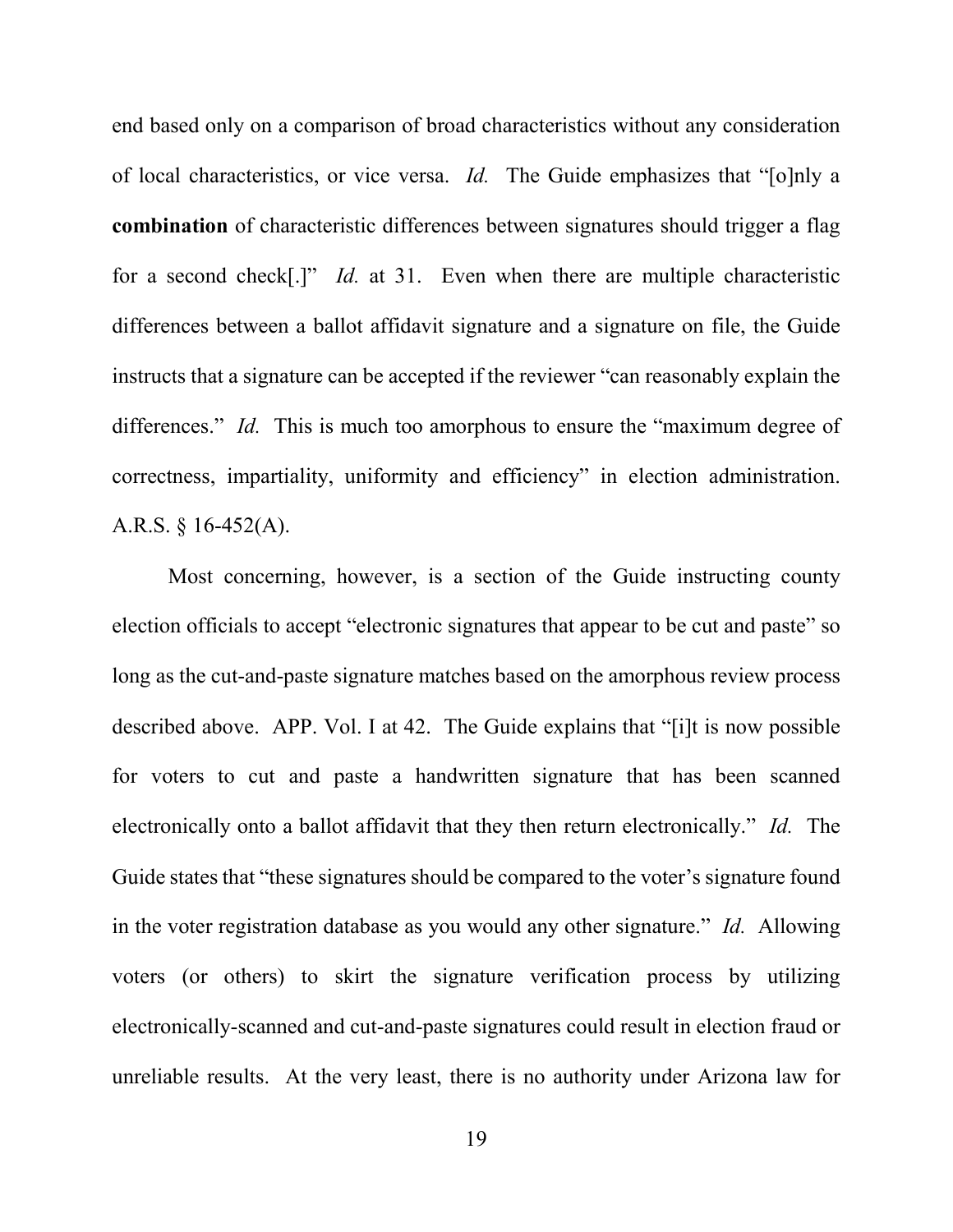accepting such signatures and doing so is inconsistent with the entire purpose of the signature requirement in A.R.S.  $\S$  16-550(A). Thus, the AG would not approve of such a procedure being included in any EPM. *See Leach*, 250 Ariz. at  $\Box$  **T**21.

The State and AG do not, however, object to additional signature verification guidance being included in the EPM, provided that such guidance complies with the Court's statements in *Leach* about the scope of the EPM. The only effective way Petitioners requested relief can be granted, however, is by ordering the Secretary to provide the AG and Governor with a valid draft EPM, such that they can then analyze and approve any new signature guidance for the 2022 election cycle.

## **III. There Is No Valid EPM Allowing Ballot Drop Boxes And, In Any Event, Ballot Drop Boxes Must Be Properly Staffed.**

Petitioners request a writ requiring the Secretary to remove certain provisions relating to ballot drop boxes from the EPM. Petitioners contend that Arizona law does not otherwise permit the use of ballot drop boxes. As explained, the Secretary failed to provide the AG and Governor with a valid draft EPM in 2021 and the AG has not approved the 2019 EPM for use during the 2022 election cycle. Thus, it is the State and the AG's position that the 2019 EPM is no longer valid, and election officials cannot rely upon any provisions therein to implement ballot drop boxes.

If ballot drop boxes are permitted, Arizona law requires that they be properly staffed. Specifically, A.R.S.  $\S$  16-1005(E) provides that "[a] person or entity that ... . is found to be serving as a ballot drop off site, *other than those established and*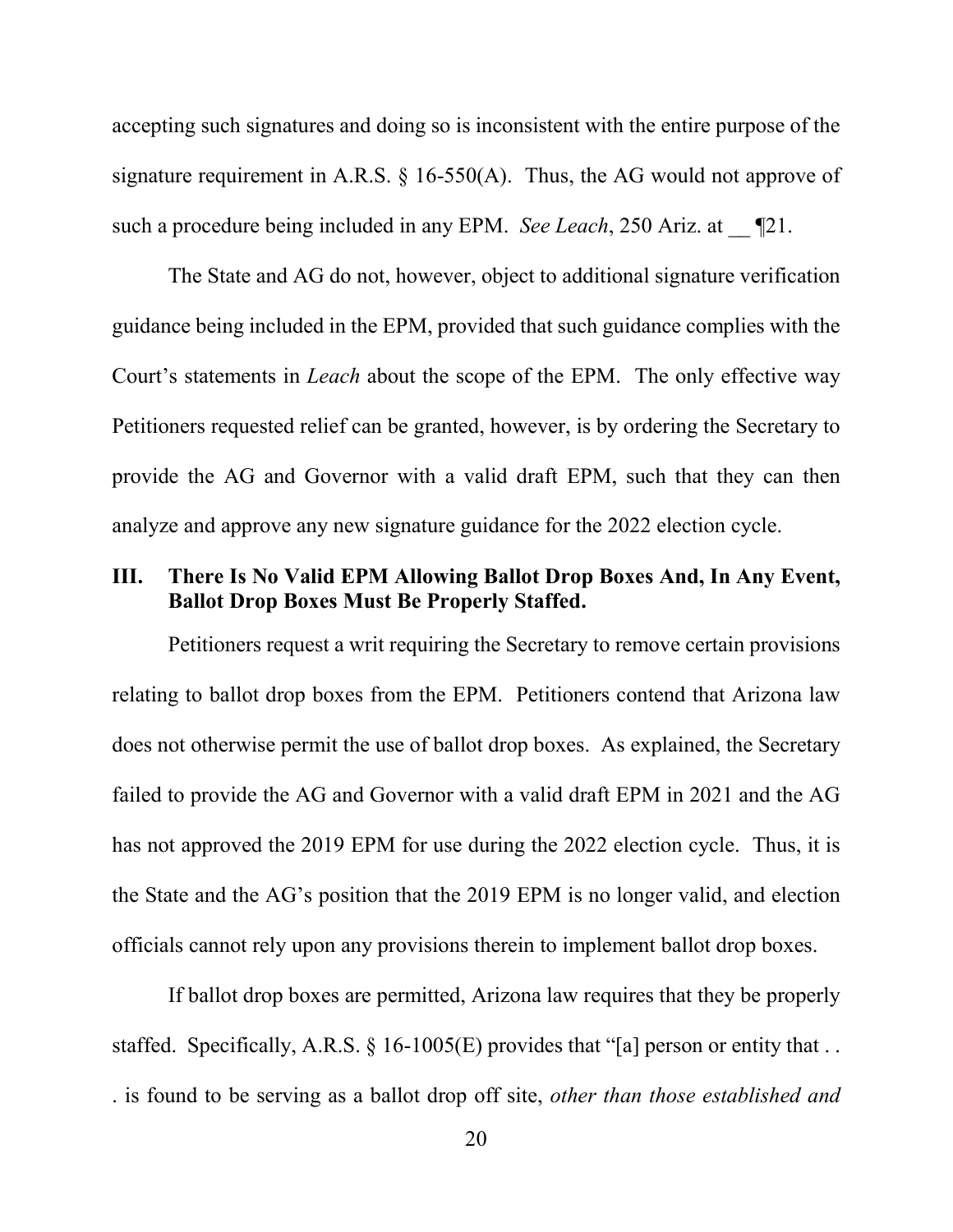*staffed by election officials*, is guilty of a class 5 felony." (emphasis added). Thus, under Arizona law, any ballot drop-off site must be established and staffed by election officials. To give the phrase "staffed" meaning separate from "established," election officials must do more than simply set up a ballot drop box and leave it for the duration of the early-voting period. Instead, ballot drop boxes must be monitored by an election official's staff. Such staffing must be sufficient "to secure the purity of elections" and in such a manner that "secrecy in voting shall be preserved." *See* Ariz. Const. art. VII §§ 1, 12. The Arizona Constitution and § 16-1005(E) require that ballot drop boxes, if permitted, be monitored at all times.

These issues demonstrate why the Court should accept jurisdiction to determine the validity of the 2019 EPM and to require the Secretary to provide a valid draft EPM to the AG and Governor. Such relief is necessary to provide election officials with clarity about allowable procedures, including with respect to ballot drop boxes, for the 2022 election cycle. And the AG, in connection with the EPM approval process could ensure that any EPM provisions relating to ballot drop boxes comply with the scope of § 16-452 and Arizona election law under the Court's new guidance in *Leach*.

#### **IV. The Court Lacks Original Jurisdiction Over the State.**

As the State understands the Application, Petitioners claim that the earlyvoting system in Arizona is inconsistent with certain provisions of the Arizona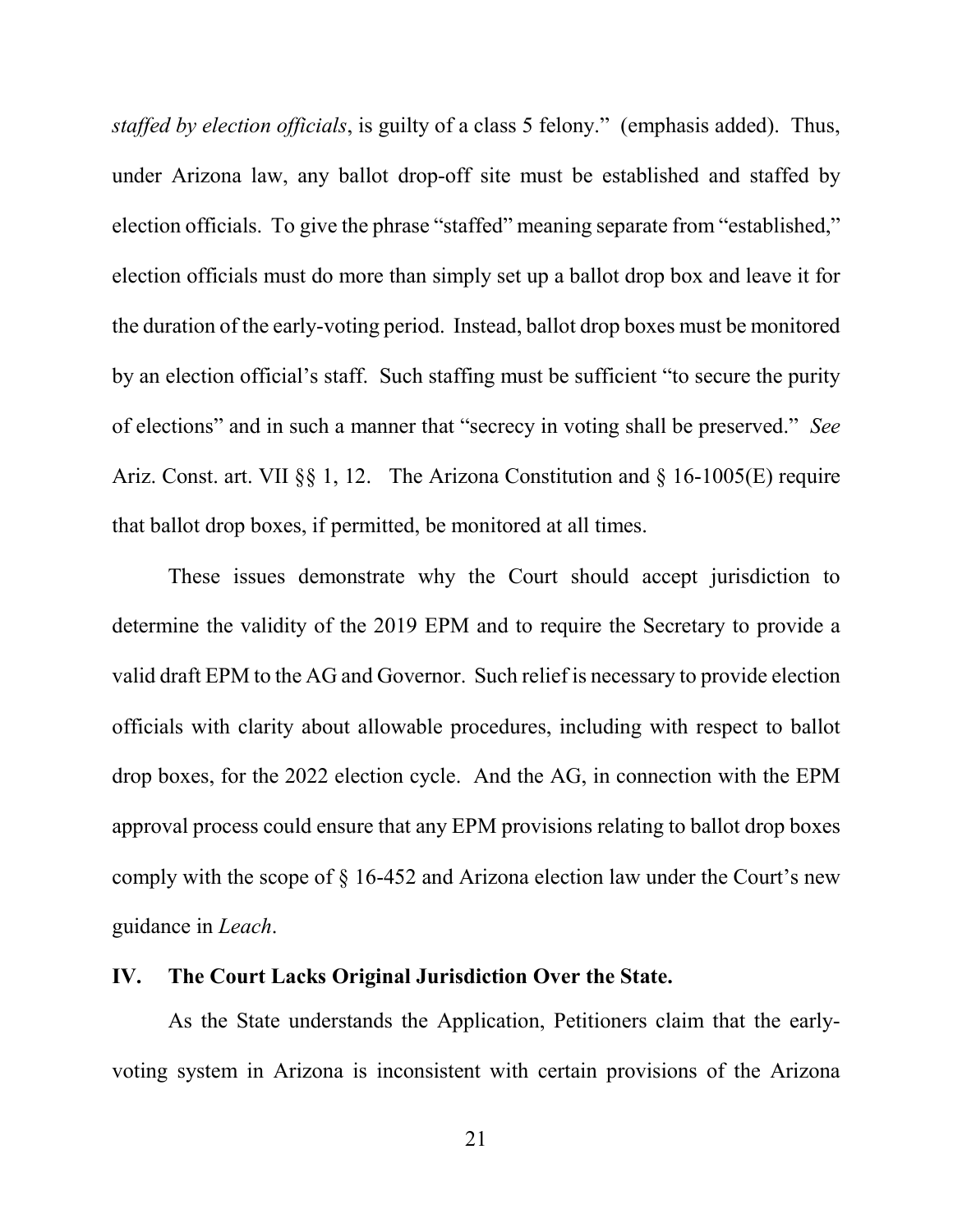Constitution is asserted only against the State. Such a claim is not properly asserted against the Secretary because she does not administer early voting in Arizona. Only the county recorders administer early voting. *See* A.R.S. §§ 16-541 to -550. As explained below, however, the Court lacks original jurisdiction over the State. While the Application raises important questions about the constitutionality of the early-voting system in Arizona, because the Court lacks original jurisdiction over the only party named in that claim, the State does not address the merits of Petitioners' constitutional claim.

#### **A. The Court Has Limited Jurisdiction Over Original Special Actions.**

This Court's subject matter jurisdiction is limited to that provided in the Arizona Constitution or by law. *See* A.R.S. § 12-102(A) ("The supreme court shall discharge the duties imposed and exercise the jurisdiction conferred by the constitution and by law."); *see also* Ariz. Const. art. VI, § 5 (setting forth this Court's jurisdiction). No provision of the Arizona Constitution or Arizona law grants the Court original jurisdiction over the State.

At common law, courts could issue various writs compelling state officials to take, or refrain from taking, action. Arizona's founders recognized the utility of these common law writs and granted Arizona courts the power to issue them. *See* Ariz. Const. art. VI, § 5(1) ("The supreme court shall have . . . [o]riginal jurisdiction of habeas corpus, and quo warranto, mandamus, injunction and other extraordinary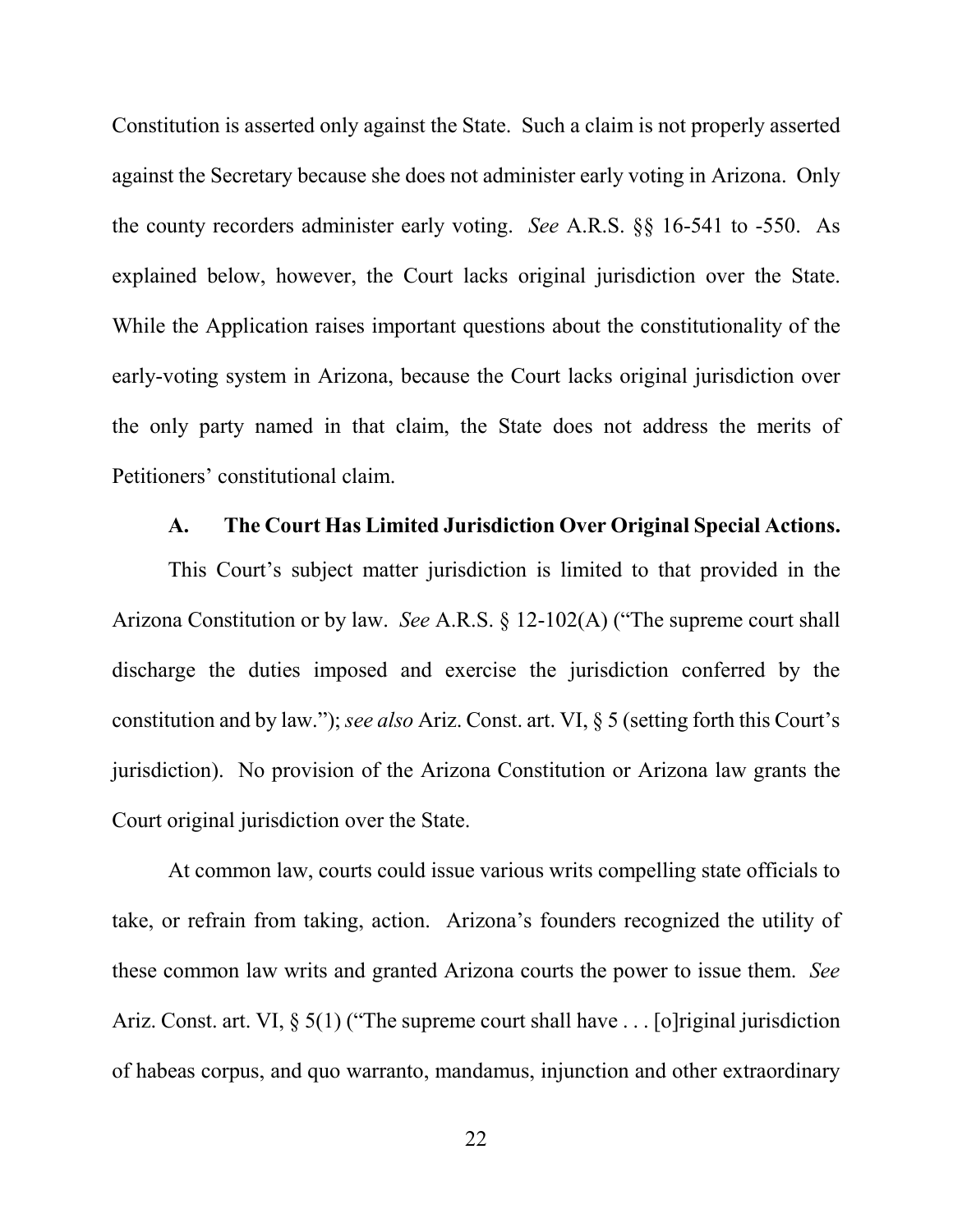writs to state officers."); *id.* art. VI, § 18 ("The superior court or any judge thereof may issue writs of mandamus, quo warranto, review, certiorari, prohibition, and writs of habeas corpus on petition by or on behalf of a person held in actual custody within the county."). The Arizona Legislature later codified several of the writs. *See*, *e.g.*, A.R.S. § 12-2021 (writ of mandamus); A.R.S. § 12-2001 (writ of certiorari); A.R.S. § 12-2041 (writ of quo warranto).

But the technical and procedural aspects of the writs resulted in confusion, and so, in 1970, this Court streamlined the procedure for writs of mandamus, certiorari, and prohibition through creation of the special action rules. *See State ex rel. Neely v. Rodriguez*, 165 Ariz. 74, 76 (1990) ("In 1970, this court adopted the Arizona Rules of Procedure for Special Actions to effect a procedural reorganization of the extraordinary writs of certiorari, mandamus, and prohibition."); Ariz. R. P. Spec. Act. 1 cmt. (a) ("The Rule is necessitated by the existing confusion as to the proper lines between these various writs, and by lack of a simple procedure which can be followed by all members of the bar and by the judiciary."). Thus, "[r]elief previously obtained against a body, officer, or person by writs of certiorari, mandamus, or prohibition in the trial or appellate courts shall be obtained in an action under this Rule[.]" Ariz. R. P. Spec. Act. 1(a).

The creation of this new procedural mechanism, however, did not alter the nature or availability of the underlying writs or this Court's subject matter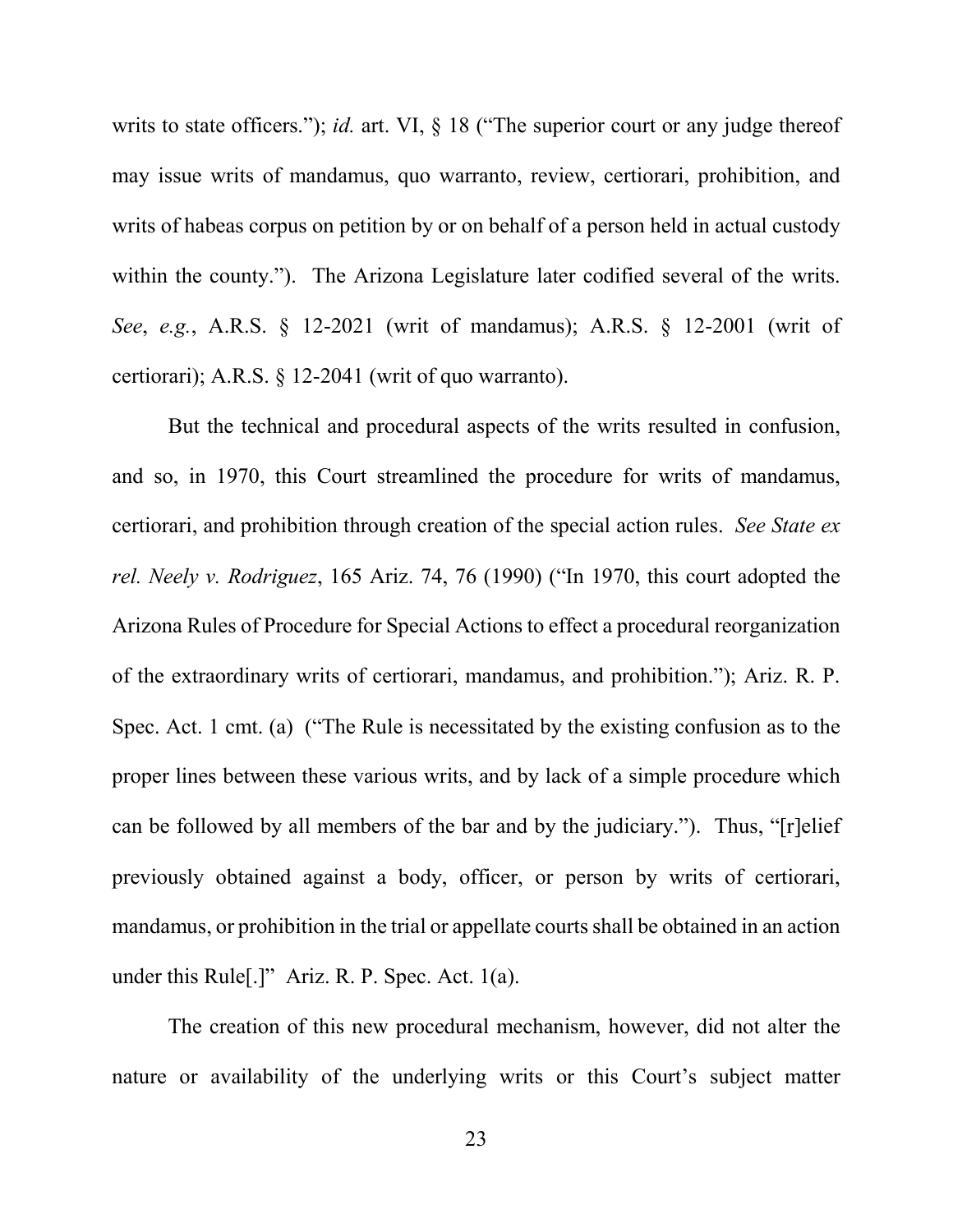jurisdiction. The Rules of Procedure for Special Actions make clear that "nothing in these rules shall be construed as enlarging the scope of the relief traditionally granted under the writs of certiorari, mandamus, and prohibition." *Id.* This Court has further confirmed that the streamlined special action procedure did not expand this Court's original jurisdiction over the writs beyond that granted in Article VI, § 5(1) of the Arizona Constitution. *See Ariz. Indep. Redistricting Comm'n v. Brewer*, 229 Ariz. 347, 350 ¶11 (2012) ("Those procedural rules combine the old common law writs into a single form of action, but do not expand the constitutional scope of this Court's original jurisdiction.").

Thus, the Court's jurisdiction over Petitioners' action against the State hinges on whether that claim falls within any of the grants of jurisdiction in Article VI, § 5, including the narrow grant of original jurisdiction in  $\S$  5(1). Petitioners' action does not fall within any such grant.

#### **B. The Arizona Constitution Does Not Grant The Court Original Jurisdiction Over The State.**

Petitioners ask the Court to exercise original jurisdiction as to the State. The Arizona Constitution grants this Court original jurisdiction in only two situations. One involves claims and disputes among counties and is clearly inapplicable here. *See* Ariz. Const. art. VI, § 5(2). Thus, if the other provision does not apply, there is no jurisdiction over the State in this case.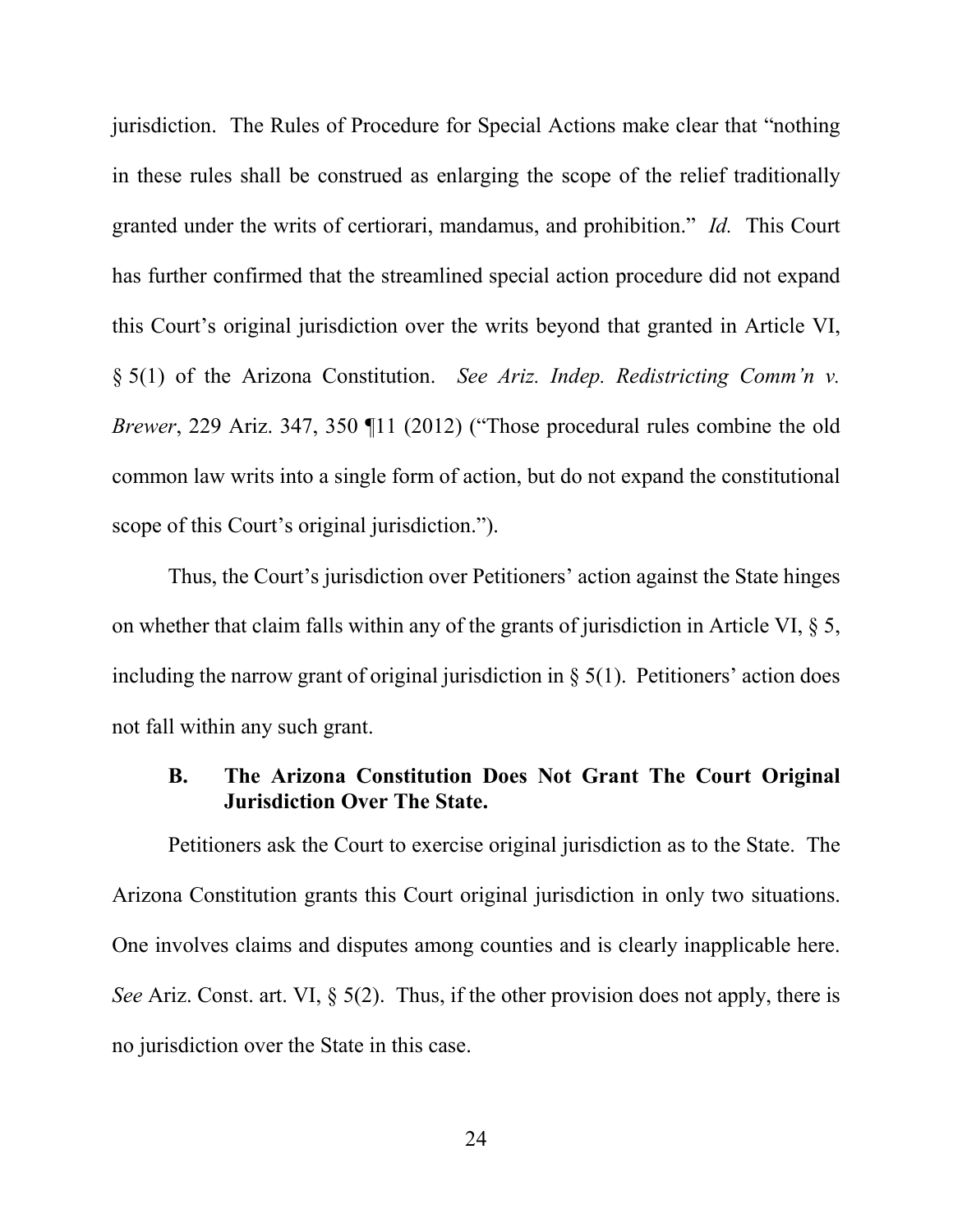The other original jurisdiction provision also does not apply. Article VI, § 5(1) grants the Court "[o]riginal jurisdiction of habeas corpus, and quo warranto, mandamus, injunction and other extraordinary writs to state officers." That provision thus grants the Court original jurisdiction to issue certain of the common law writs. But there is a very important limitation to that grant: this Court has only been granted original jurisdiction to issue such writs "*to state officers*," and not the State itself. *See Rios v. Symington*, 172 Ariz. 3, 5 (1992) ("This court has original jurisdiction over the issuance of extraordinary writs against state officers."); *see also Estate of Braden ex rel. Gabaldon v. State*, 228 Ariz. 323, 326 ¶13 (2011) ("[*N*]*oscitur a sociis* . . . dictates that a statutory term is interpreted in context of the accompanying words.").

The State is not a "state officer." The former is a sovereign legal entity, formed with the consent of the people, and which is immune from suit without consent from its elected branches. *See* Ariz. Const. art. II, § 2; *Clouse v. State*, 199 Ariz. 196, 198 ¶8 (2001) ("The doctrine of sovereign immunity precludes bringing suit against the government without its consent."); *see also Hans v. Louisiana*, 134 U.S. 1, 13 (1890) ("It is inherent in the nature of sovereignty not to be amenable to the suit of an individual without its consent.") (quoting The Federalist No. 81 (Alexander Hamilton)); *cf. Garcia v. State*, 159 Ariz. 487, 488 (Ct. App. 1988) (the State is not a "person" under 42 U.S.C. § 1983). The latter is an actual person who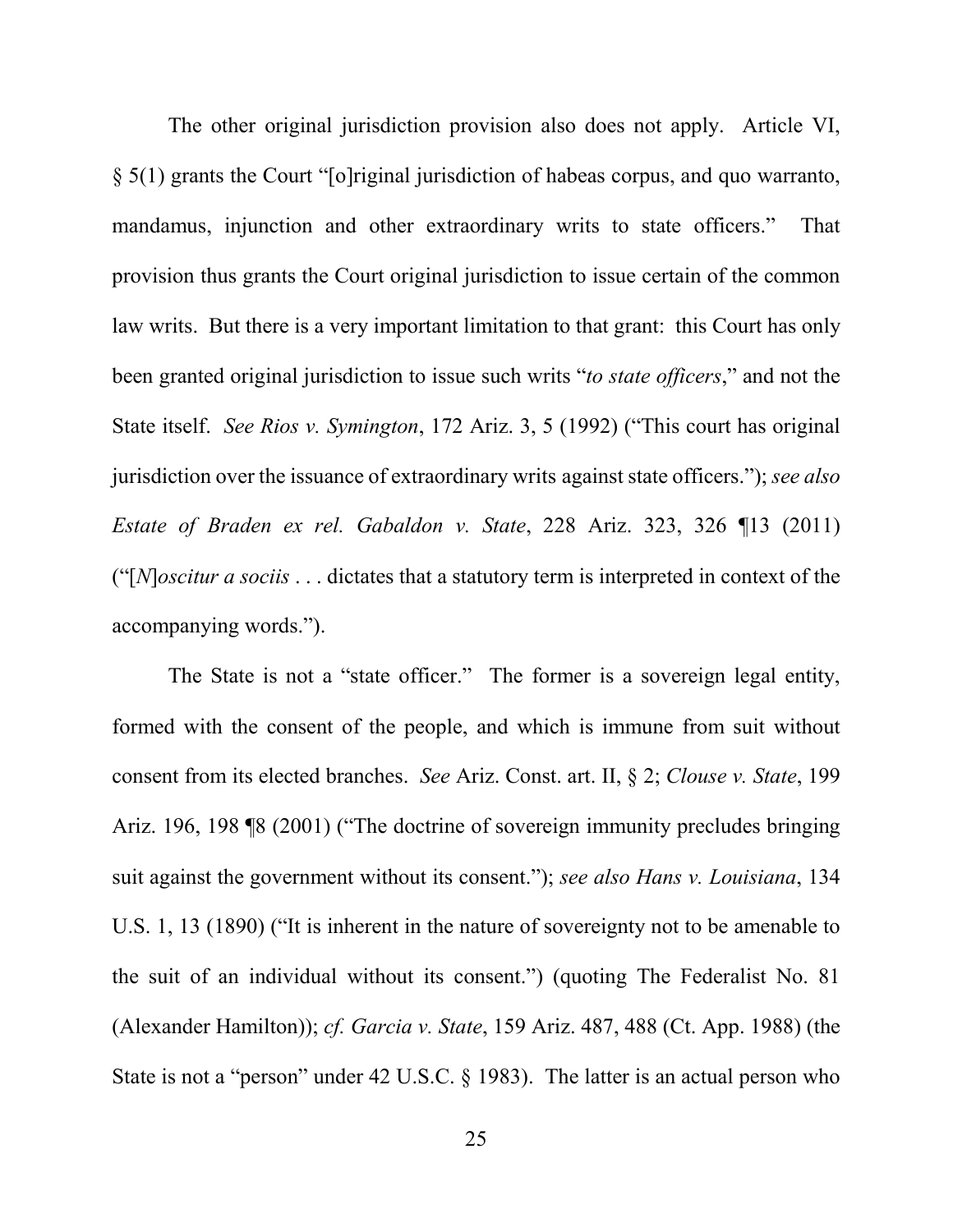can be compelled by law to take action, or refrain from doing so, through one of the common law writs; requiring a "state officer" to take action has long been understood to be qualitatively different than requiring the State to do so. *Ingram v. Shumway*, 164 Ariz. 514, 516 (1990) ("[O]ur jurisdiction to hear this case is well founded in the constitutional provisions giving this court original jurisdiction to issue common law writs *to state officers*[.]" (emphasis added)); *see also Central Va. Cmty. Coll. v. Katz*, 546 U.S. 356, 378 n.14 (2006) (explaining that a writ of habeas corpus "being in the nature of an injunction against a state official, does not commence or constitute a suit against the State"); *Ex parte Young*, 209 U.S. 123, 167–68 (1908) (an action for issuance of an injunction against a state official acting without authority is not an action against the state). There would be no need for the extraordinary writs if parties could simply name the State directly.

This is why it has long been accepted that the proper use of the common law writ of mandamus—part of what Petitioners seek here—is to compel a *state officer* to act. *See, e.g.*, *Transp. Infrastructure Moving Arizona's Econ. v. Brewer*, 219 Ariz. 207, 213 ¶32 (2008) ("We have described mandamus as available only 'to require public officers to perform their official duties when they refuse to act.'") (quoting *Sears v. Hull*, 192 Ariz. 65, 68 ¶11 (1998)); *Bd. of Educ. of Scottsdale High Sch. Dist. No. 212 v. Scottsdale Educ. Ass'n*, 109 Ariz. 342, 344 (1973) ("Mandamus is an extraordinary remedy issued by a court to compel a public officer to perform an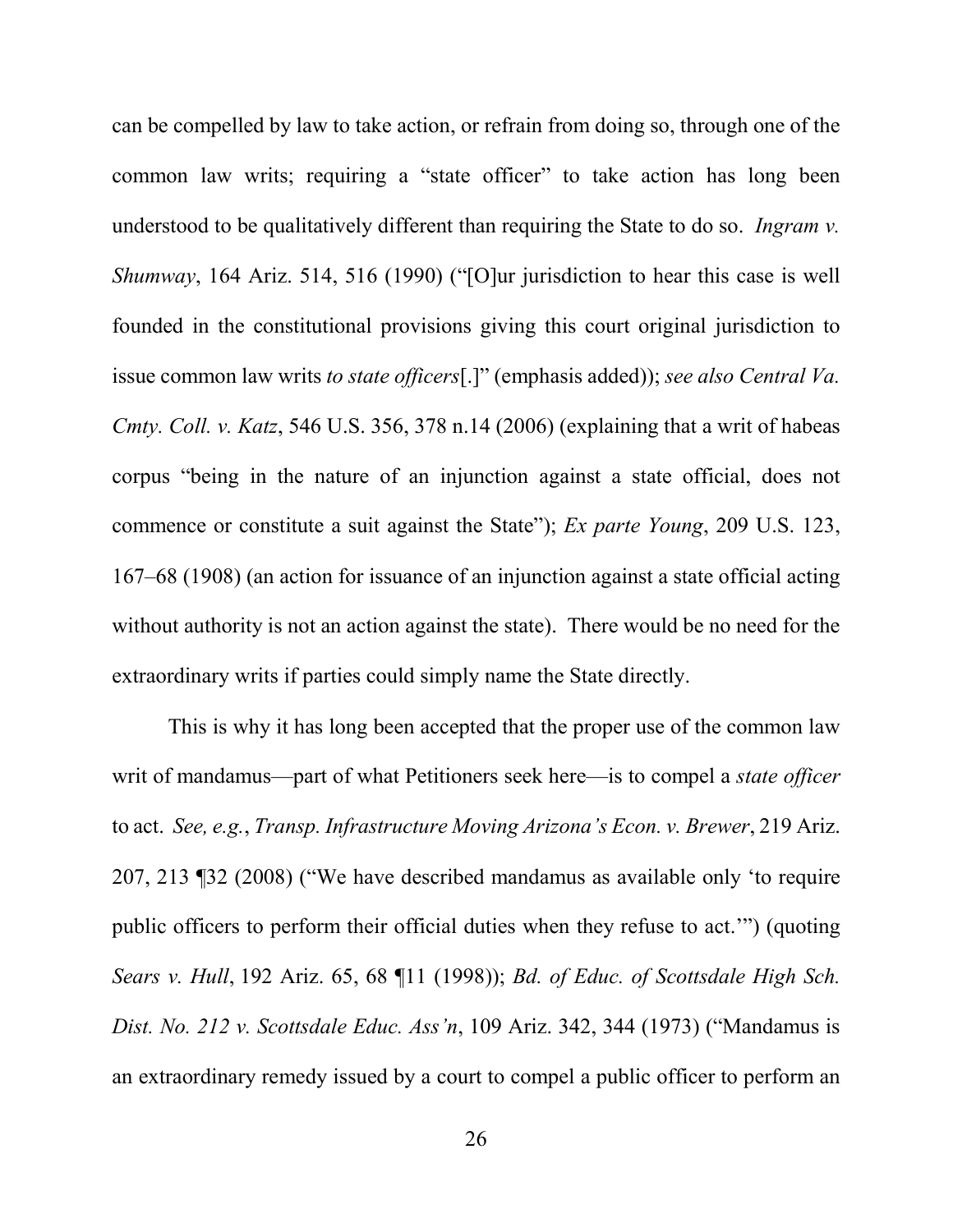act which the law specifically imposes as a duty."); *Yes on Prop 200 v. Napolitano*, 215 Ariz. 458, 464 ¶9 (Ct. App. 2007) ("Mandamus is a remedy used to compel a public officer to perform a duty required by law."). Neither Arizona law nor the Rules of Procedure for Special Actions expand the scope of mandamus beyond public officers. *See* A.R.S. § 12-2021 (mentioning relief against "any person, inferior tribunal, corporation or board"); Ariz. R. P. Spec. Act. 3(a) (special action seeking relief in the nature of mandamus asks "[w]hether the defendant has failed to exercise discretion which he has a duty to exercise; or to perform a duty required by law as to which he has no discretion"); Ariz. R. P. Spec. Act. 1(a) (special action rules do not expand the scope of the traditional writs).

Similarly, the writ of certiorari—the other part of what Petitioners seek—was only available to review the actions of inferior tribunals, boards, or officers exercising judicial or quasi-judicial functions. *See Miller v. Super. Ct.*, 88 Ariz. 349, 351 (1960) ("It is clear that there are two conditions precedent to the granting of a writ of certiorari: First, an inferior tribunal must exceed its jurisdiction; Second, there must be no appeal from the judgment or order entered."). Certiorari relief is only available "when an inferior tribunal, board or officer, exercising judicial functions, has exceeded its jurisdiction and there is no appeal, nor, in the judgment of the court, a plain, speedy and adequate remedy." A.R.S. § 12-2001; Ariz. R. P. Spec. Act. 3(b) (special action seeking relief in the nature of certiorari or prohibition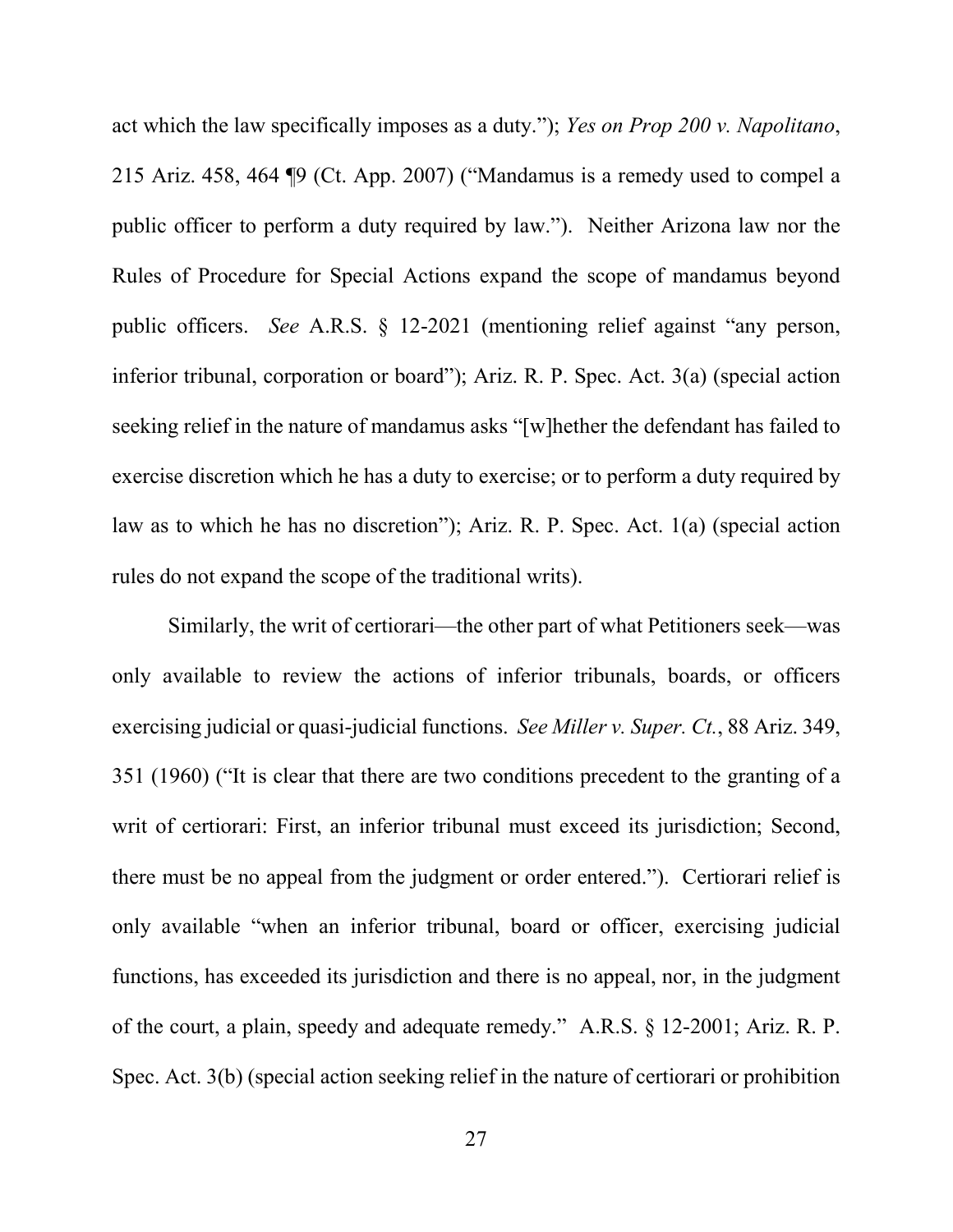asks "[w]hether the defendant has proceeded or is threatening to proceed without or in excess of jurisdiction or legal authority"). There is no indication in the statute authorizing certiorari relief that such relief is available against the State. *See* A.R.S.  $§ 12-2001.^8$ 

Indeed, writs of mandamus sought through special action have been brought directly in this Court almost exclusively against state officers or bodies seeking performance of a duty. *See, e.g*, *Indep. Redistricting Comm'n*, 229 Ariz. at 350 ¶10 (original special action by the Independent Redistricting Commission and one of its members against Governor Brewer, the Arizona Senate, and Senate President Pearce); *Brewer v. Burns*, 222 Ariz. 234, 236 ¶5 (2009) (original special action by Governor Brewer against the Arizona Legislature and some of its individual members); *Ingram*, 164 Ariz. at 516 (original special action by a registered voter against former Governor Mecham). There is no practice of bringing original special actions directly against the State, let alone of the Court exercising jurisdiction over such actions.<sup>9</sup>

<sup>&</sup>lt;sup>8</sup> For the same reason, Petitioners' request for relief against the State under Rule of Special Action 3(c) fails. *See* Ariz. R. P. Spec. Act. 3 cmt. (b) (explaining that "This subsection and the following subsection (c) inherit the tradition of the writs of certiorari and prohibition.").

<sup>9</sup> The only such action the State could locate was *Dobson v. State ex rel. Comm'n on App. Ct. Appointments*, 233 Ariz. 119 (2013). In that case, however, the State appeared on behalf of a state body, the Commission on Appellate Court Appointments, and this Court went out of its way to point out that the State had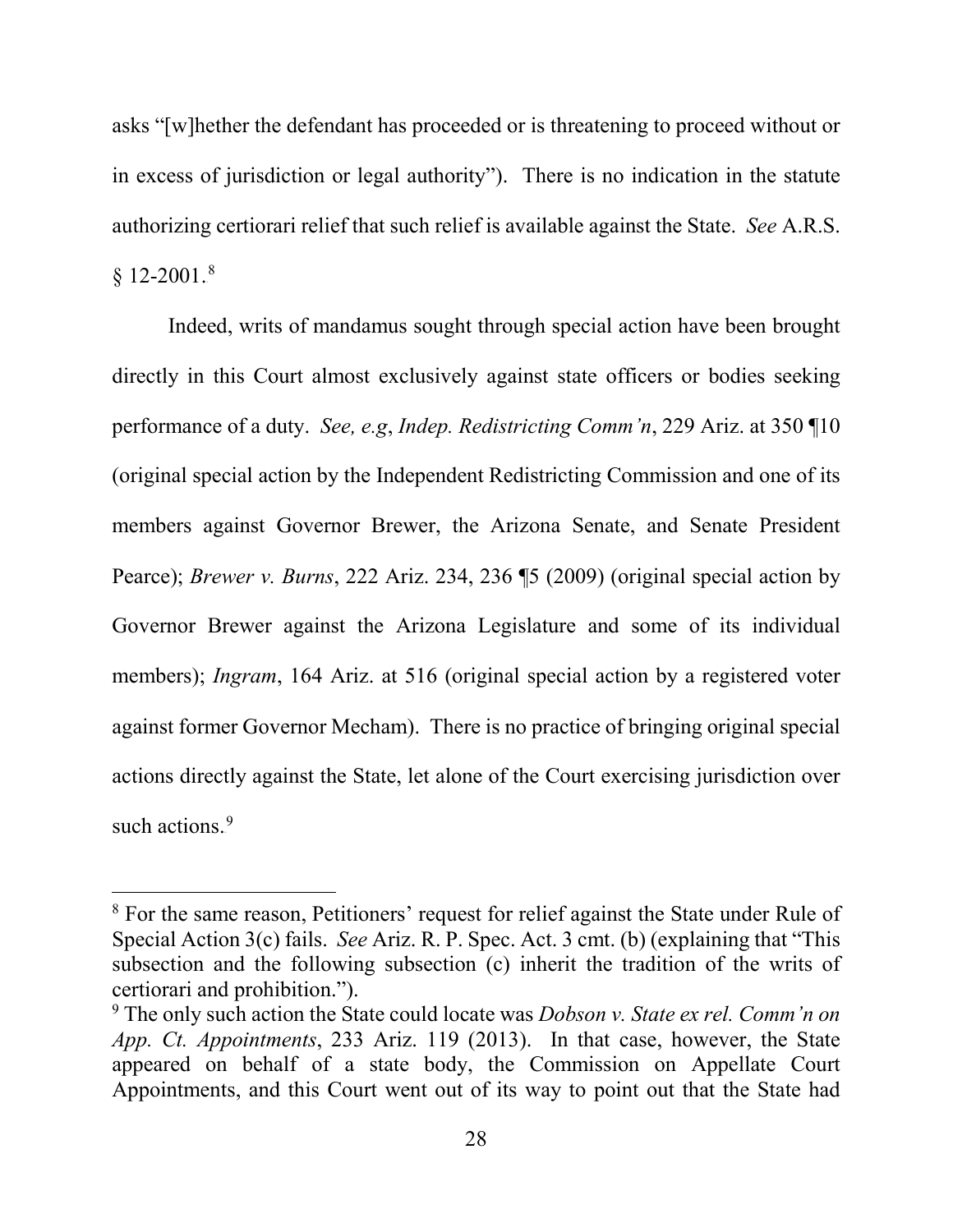This all explains why the Rules of Procedure for Special Actions do not contemplate that the State should be named as a party in this, or any, special action. Rule 2 provides that "[t]he complaint shall join as a defendant the body, officer, or person against whom relief is sought." Ariz. R. P. Spec. Act. 2(a)(1). The State is a not a "body, tribunal, or officer" against which mandamus or certiorari relief can be granted.

In sum, the Court's original jurisdiction to issue writs to state officers does not include the State. The Court should, therefore, decline to exercise jurisdiction over the State.

#### **CONCLUSION**

The State and AG respectfully request that the Court accept jurisdiction to decide the pure legal issue—predicate to the important statutory issues Petitioners raise—whether the 2019 EPM remains valid for the 2022 elections. The Court should order the Secretary to comply with her mandatory statutory duty under § 16- 452 to provide a valid draft EPM to the AG and Governor by a date certain in the near future.

 $\overline{a}$ 

conceded that "that this Court could grant mandamus relief by directing the Commission to comply with a ruling on the merits[.]" *Id.* at 121 ¶7. Here, the State is not representing an inferior state body and, therefore, the Court cannot grant mandamus relief by directing the State to take action.